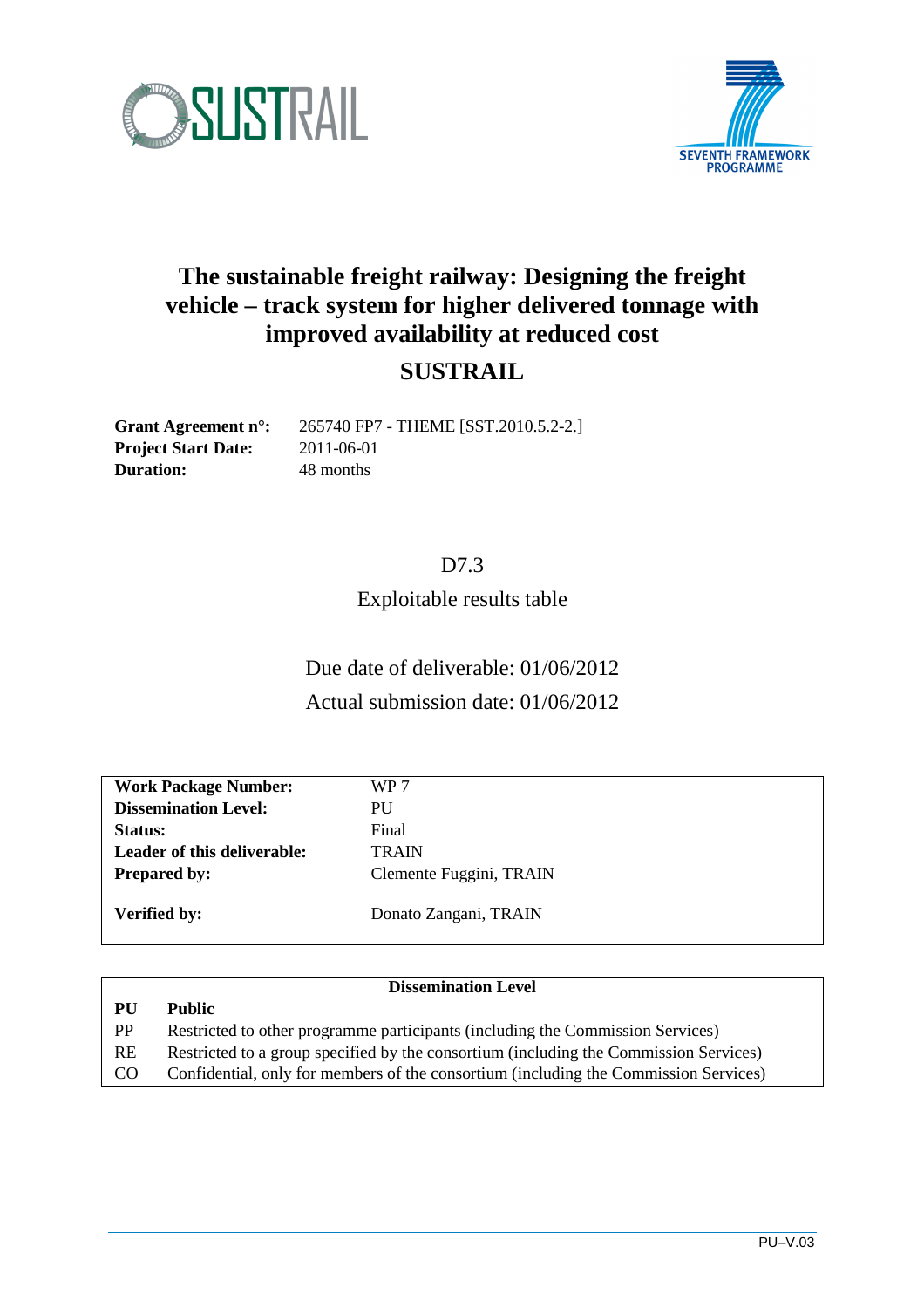

| <b>Document History</b>                                  |            |                  |                                                                                             |  |  |  |  |  |  |
|----------------------------------------------------------|------------|------------------|---------------------------------------------------------------------------------------------|--|--|--|--|--|--|
| <b>Version</b><br>Author/s<br><b>Description</b><br>Date |            |                  |                                                                                             |  |  |  |  |  |  |
| 01                                                       | 2012-05-10 | Clemente Fuggini | First revision                                                                              |  |  |  |  |  |  |
| 02                                                       | 2012-05-23 | Clemente Fuggini | Contributions from:<br><b>LUCCHINI</b><br>and<br><b>MERMEC</b>                              |  |  |  |  |  |  |
| 03                                                       | 2012-05-28 | Clemente Fuggini | updated<br>Document<br>contribution<br>with<br><b>KES</b><br>and<br>from<br><b>UNILEEDS</b> |  |  |  |  |  |  |
| 04                                                       | 2012-05-31 | Clemente Fuggini | Final revised version                                                                       |  |  |  |  |  |  |
|                                                          |            |                  |                                                                                             |  |  |  |  |  |  |

#### **Disclaimer**

The information in this document is provided as is and no guarantee or warranty is given that the information is fit for any particular purpose. The user thereof uses the information at its sole risk and liability.

The document reflects only the author's views and the Community is not liable for any use that may be made of the information contained therein.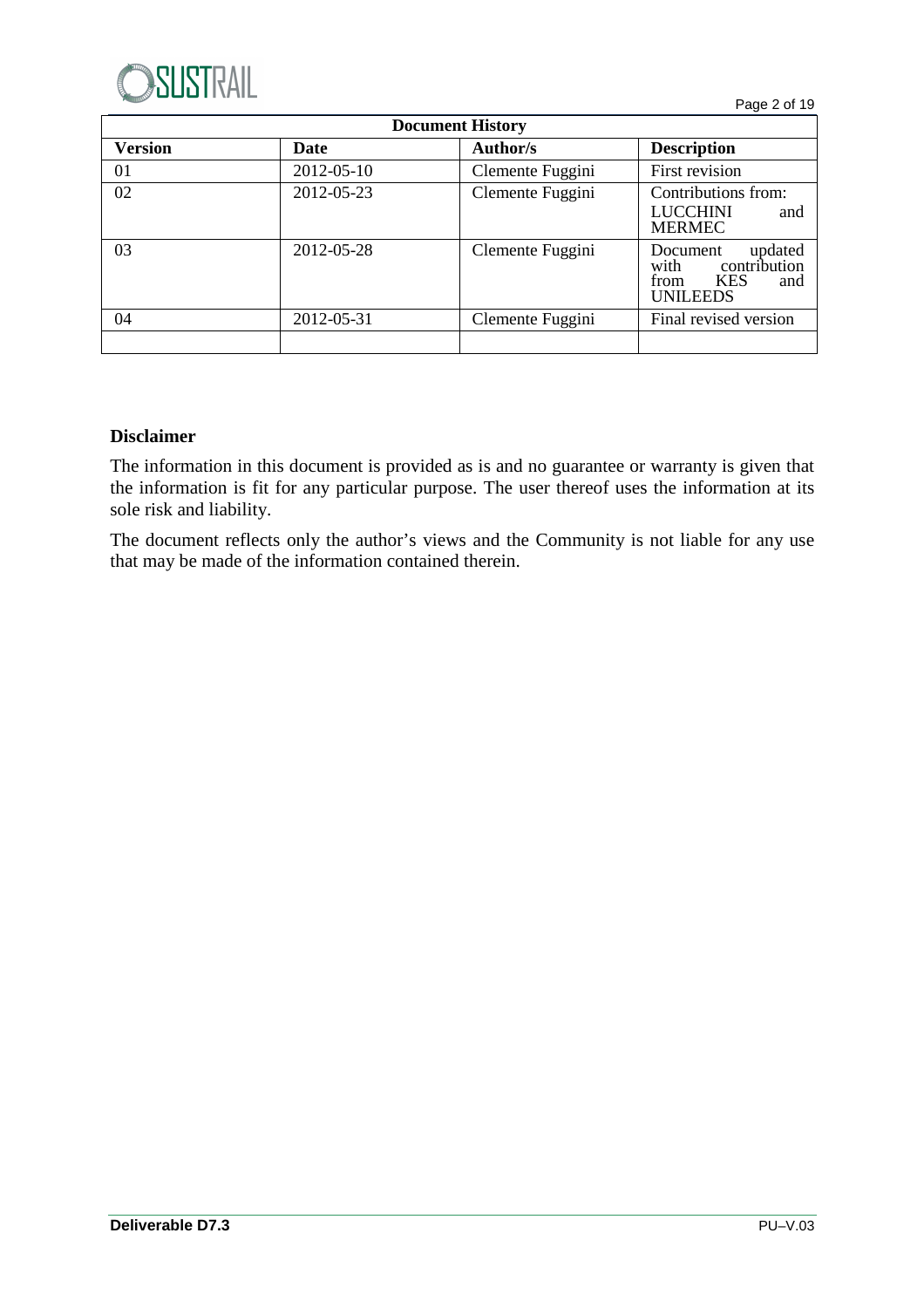

# **Executive Summary**

The present document reports major considerations about the "Exploitable Plan" of the Sustrail project, reflecting the consortium point of view at Month 12 of the project.

The project exploitation plan, delivered here in form of D7.3 "Exploitable results table", is being carrying on within Task7.2 "Exploitation" as part of the project work-package WP7 "Dissemination and Exploitation".

As previously mentioned, and in line with Annex I – DOW, D7.3 is due at Month 12 of the project. Given this it is worth noting that most of the technical activities related to the expected project results started only few months before the delivery of the present document, thus meaning that right now it is quite difficult to exactly know the technical outcomes of the project and their levels of exploitation. Indeed a clearer and more complete idea of how exploiting the results will arise during due course of the project when the most relevant technical activities will have been carried out and both laboratory and field tests will have demonstrated their feasibility and market implementability.

However since it was decided to identify and clearly define an exploitation strategy since the beginning of the project, D7.3 currently provides the project vision and plan to the exploitation of the foreseen results. Furthermore, as from Annex  $I - DOW$ , the exploitation table will be "living throughout the project" and will be updated at scheduled intervals each year. This means that two further progress versions should be expected by the end of the  $2<sup>nd</sup>$ and  $3<sup>rd</sup>$  year of the project and a final version to be released at the end of the project, aimed at highlighting the project outcomes and reporting the exploitation plan in a more comprehensive and market oriented approach.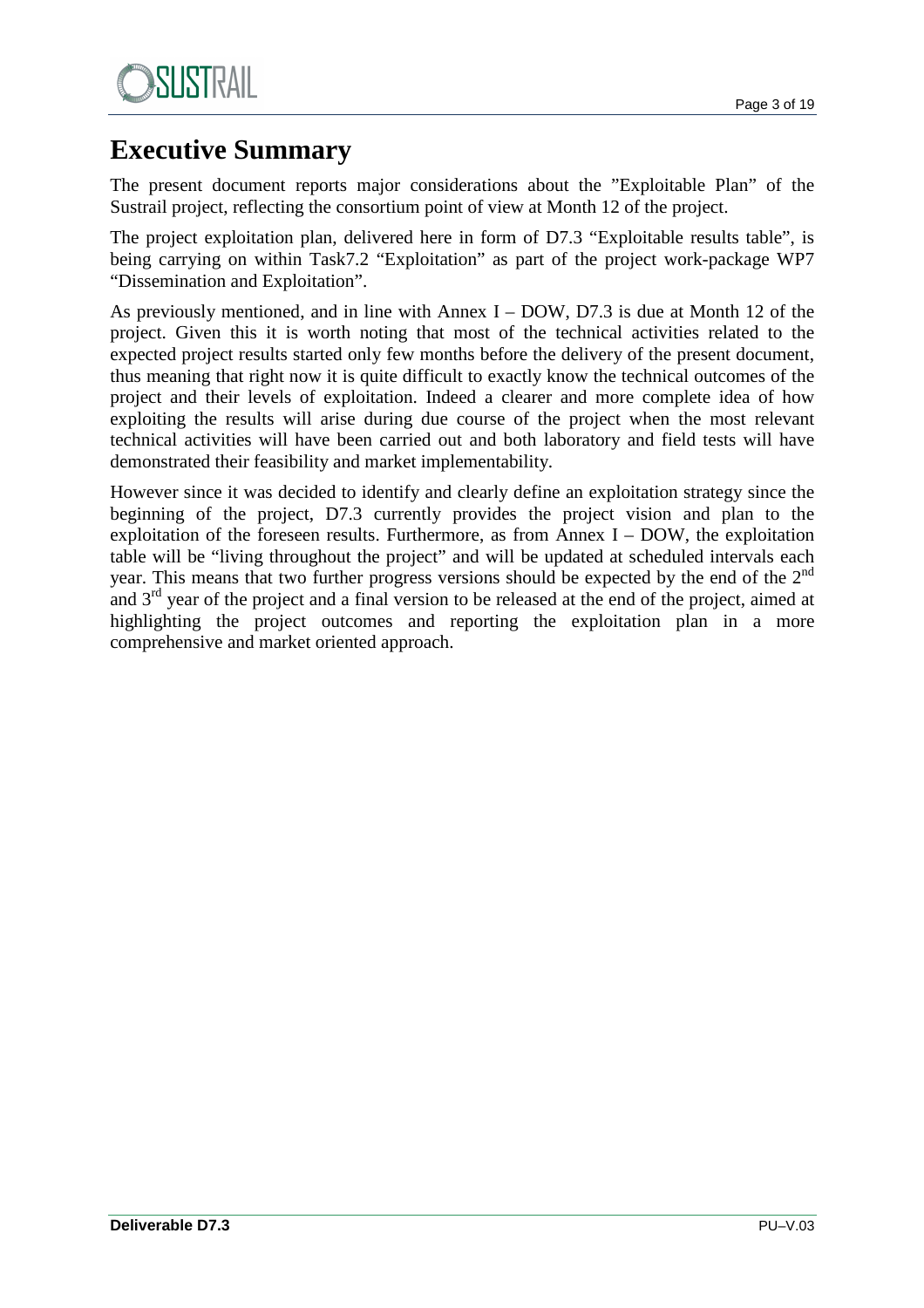

### **Table of contents**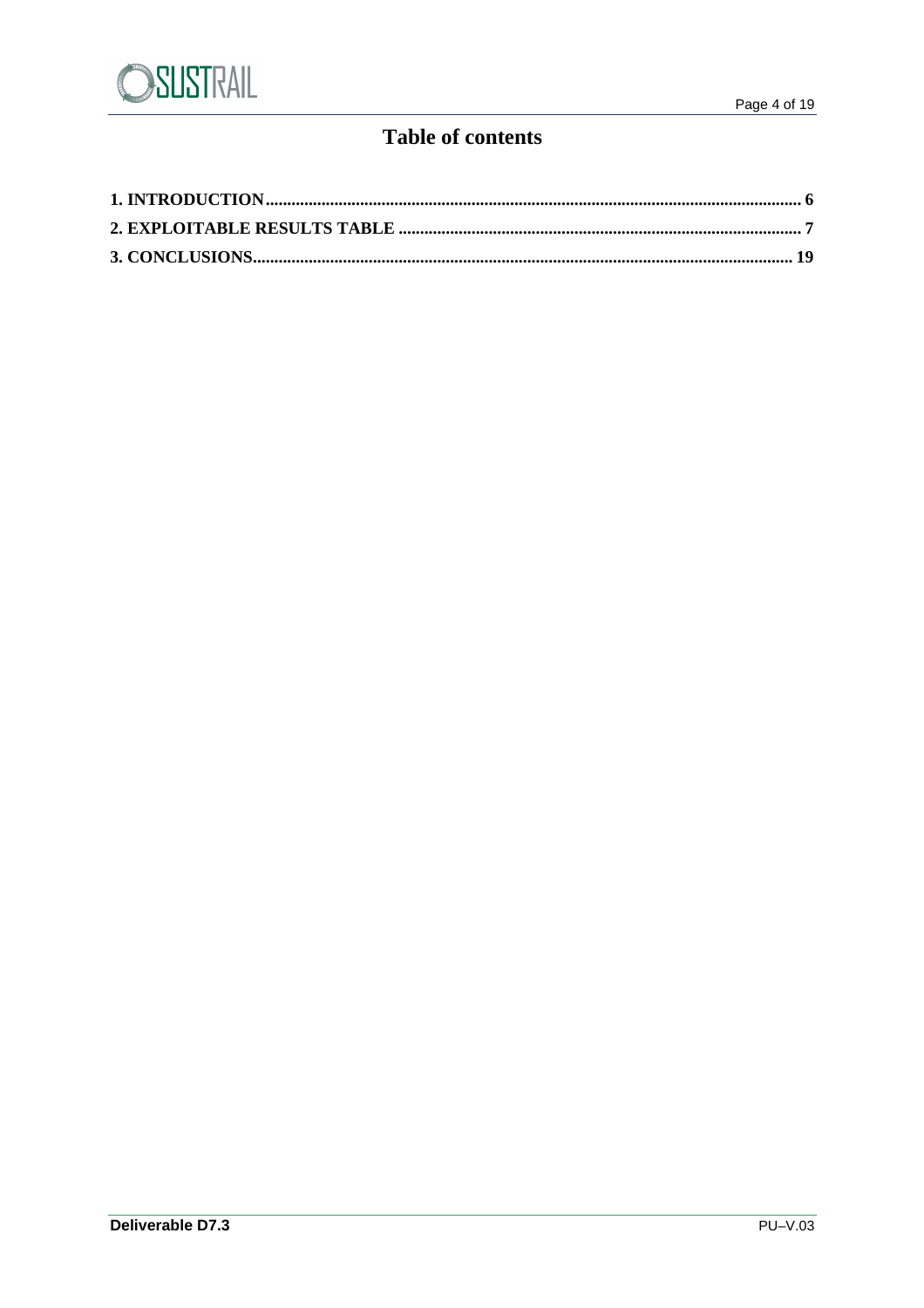

### **List of Tables**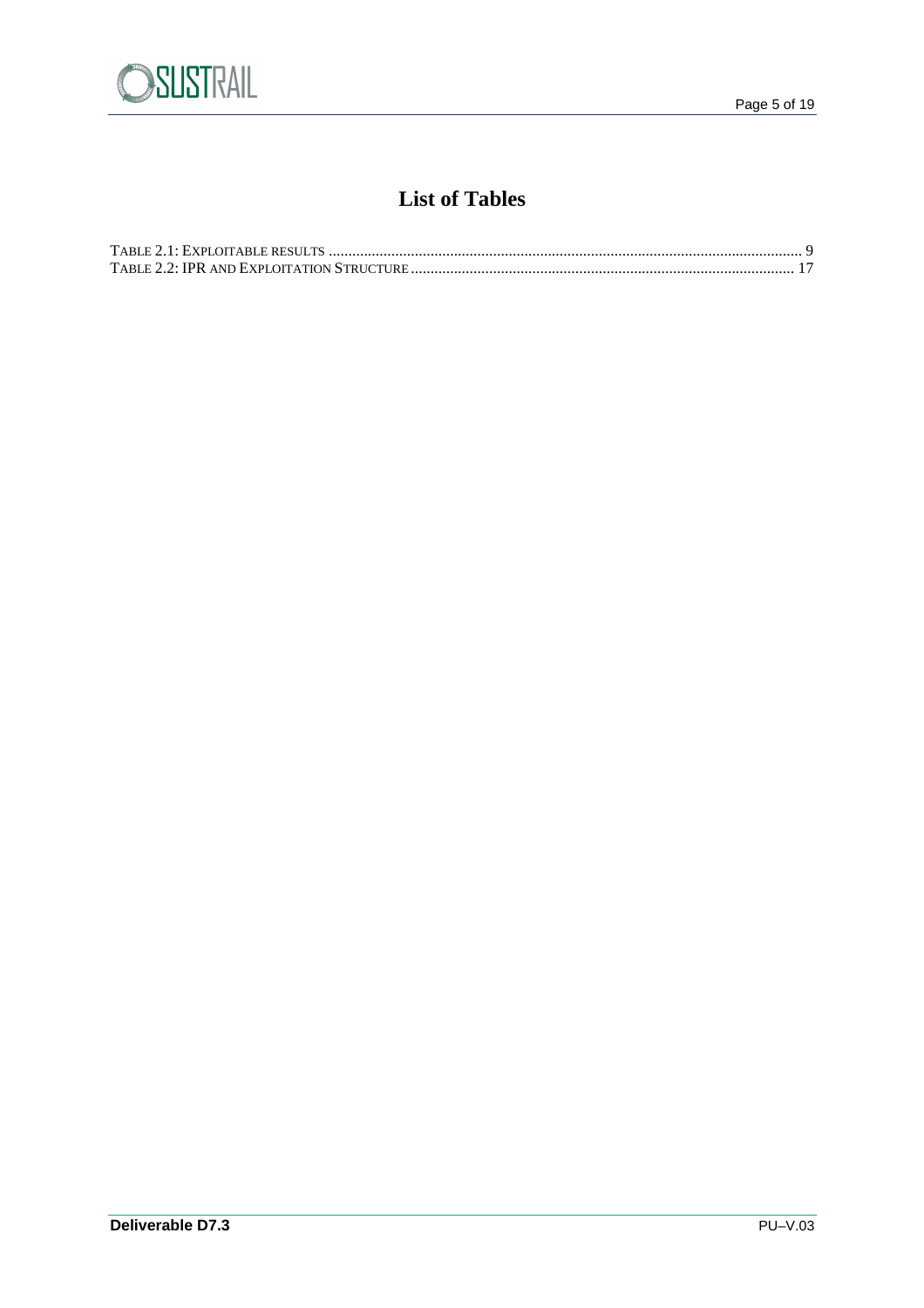

# **1. INTRODUCTION**

D7.3 "Exploitable Results Table" reports the plan for the identified project exploitable results, by clearly identifying the key partners involved, the main steps need to be accomplishing to exploit the results and the potentiality of the result in the railway freight market Sustrail is looking for. A distinction in between results for the whole railway market and results which mainly deals with the freight market is made.

A preliminary discussion on the distribution of IPR is suggested and provided having in mind the current status of the project (at Month12) and the work flow and developments which are foreseen by the end of the project.

Finally the way forward to the future releases of this document is provided including the organisation of an Exploitation Workshop close to the end of the  $3<sup>rd</sup>$  year of the project to finalize and details the exploitation results main features and their market oriented exploitation strategy.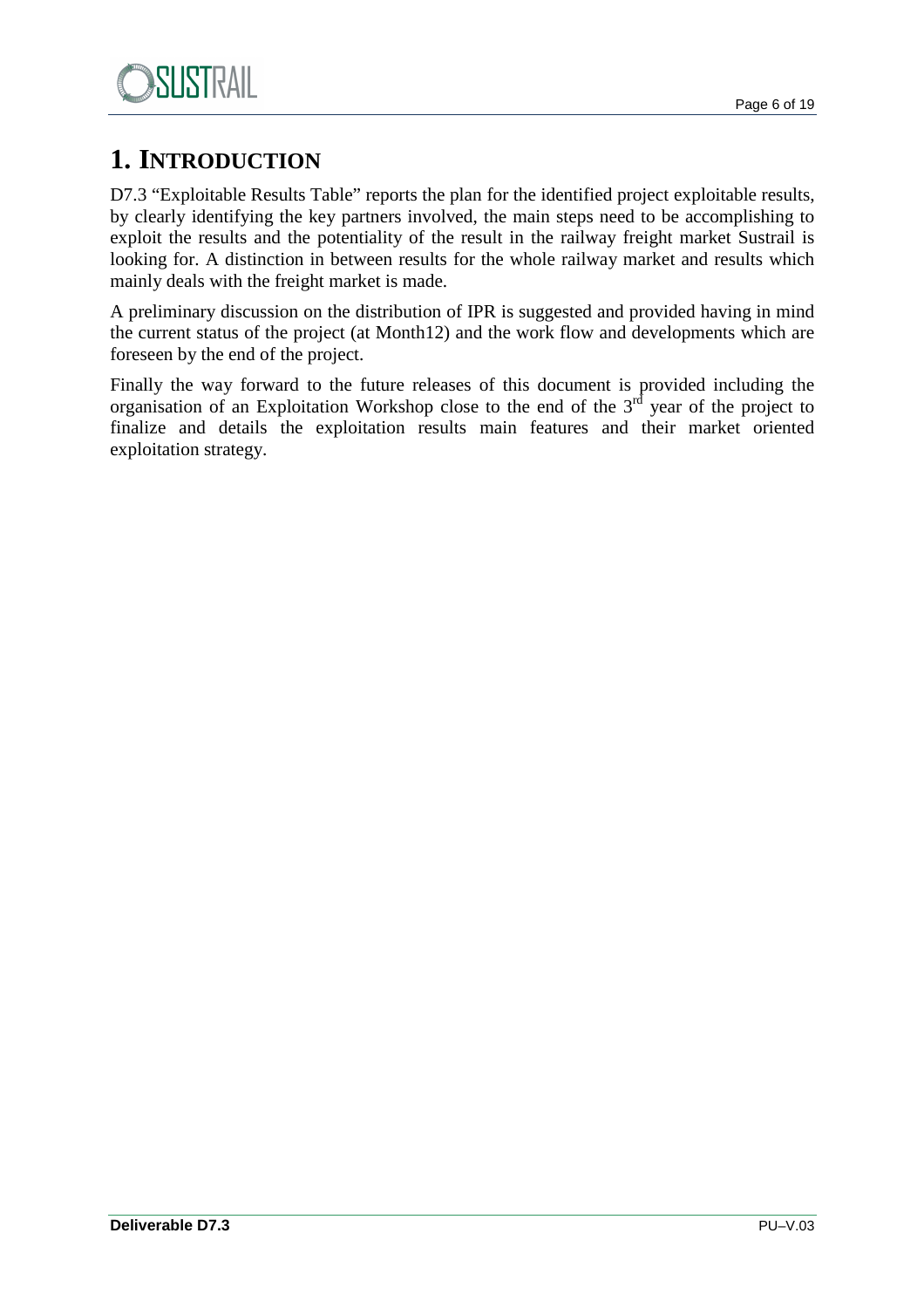

## **2. EXPLOITABLE RESULTS TABLE**

An Exploitation Plan has been elaborated by month 12 of the project and will be updated across the project timeline aiming at the commercial exploitation of the SUSTRAIL project's result on a global scale. The exploitation plan integrates individual and joint exploitation plans.

The exploitation mainly contains:

- The identification of the scientific and technical knowledge, products and services (deliverables) of the project susceptible to be exploited and classify them according to their commercial potential foreseeing expected barriers for the exploitation.
- An in-deep European and worldwide market analysis, identifying relevant target markets / groups, and assessment of the competitive environment surrounding the project. The market will be continuously monitored in order to detect new trends and possibilities;
- The assessment of the expected socio-economic impact of the knowledge and technology generated and the factors that would influence their exploitation (such as standardisation, regulatory aspects, etc) as well as the wide deployment of SUSTRAIL results.
- A methodology and strategy for an appropriated management of the knowledge generated in the project and IPR protection strategy stated in the Consortium Agreement.
- A Proposition of the Business Case/s regarding type of product/service, routes for exploitation covering the whole life cycle as well as type of customers, market and competitive environment.
- An assessment of Cost-benefit feasibility, future feasibility and self-sustainability of the project in the respective marketplaces.

The **Project Exploitation Committee** made of experts from the industrial members within the SUSTRAIL Consortium will actively support the consortium to exploit the Intellectual property Rights in Europe and abroad, critically revising the Plan for Using and Dissemination of the Knowledge and providing opportunities for the timely exploitation of the project results. It will be set up by Month18 of the project thus allowing becoming confident with the project results to start exploiting them from Month24 of the project.

As reported in Annex I, the project exploitation committee will have access to and will be assisted by **The Rail Reference Group (RRG)**. The Rail Reference Group is an **external expert group** associated with the project consortium comprising mostly UIC and UNIFE members in their function as railway undertakings, infrastructure managers and rolling stock manufactures and suppliers. An extension of this group to universities and other bodies can be done in accordance with the partners' agreement. The members of the Rail Reference Group are called and supervised by UIC and UNIFE.

This group's main function is to provide input into the research project in terms of daily railway operation, good practice and user requirements. The Rail Reference Group will follow the main work stream and progress through the project. This experts' network will indirectly contribute to the successful finalisation of the deliverables by cross-checking and revising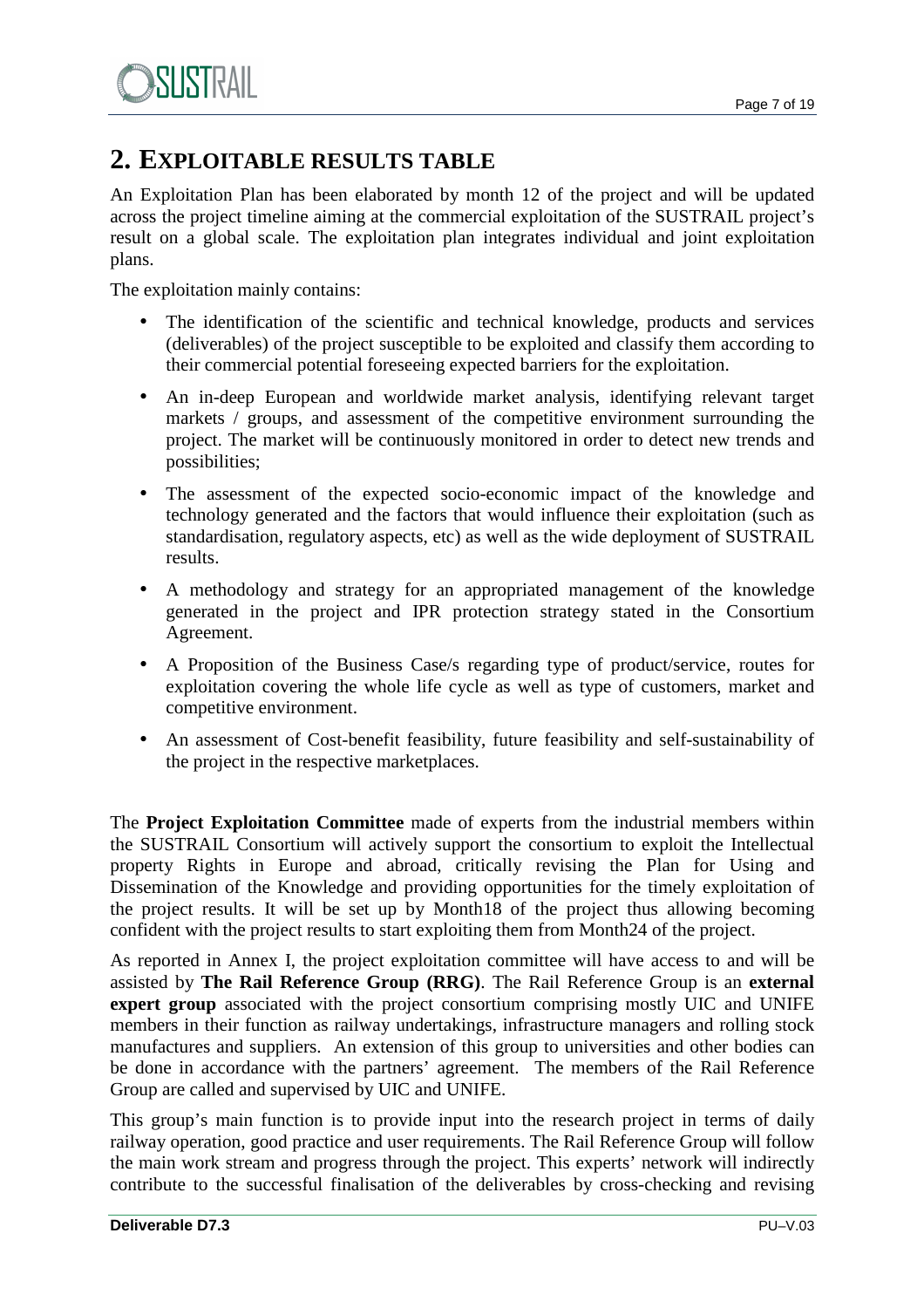

them. The intention of the interaction between the research project and the Rail Reference Group is on the hand ensuring the project's intermediate and final results fitting the stakeholders' and all end-users' needs and requirements and guaranteeing a continuous dissemination of the project results on the other hand. The Rail Reference Group will work as a virtual group in order to act efficient and cost effective.

Access rights to the deliverables for the RRG, as non-project partner, will be further defined deliverable by deliverable in line with the Intellectual Property Rights and the decision of the Steering Committee.

Table 2.1: below reports the list of the project the exploitable results, identifying the actors in charge of the main innovations generated within the project and the possibly collaboration networks which could be activated in the project.

The list is currently composed by 10 self-standing exploitable results:

- 1) Novel wheel profiles and defect tolerant wheelsets
- 2) Improved suspension design for mixed traffic railway
- 3) Improved braked system for high speed low impact freight operations
- 4) Improved bogie design implementing lightweight materials and novel suspension systems
- 5) Lightweight body shell for high performance freight cars
- 6) Condition based predictive maintenance tools for freight rail vehicles
- 7) Condition based predictive maintenance tools railway tracks
- 8) Multifunctional geotextiles integrating sensoring functions for railway embankments
- 9) Optimised track system and geometry
- 10) Business case and related tools for freight vehicle-track integrated system

For each result, Table 2.1: summarizes the main achievements up to know (Month 12) and the next steps to exploitation. Colors are used to characterize the exploitation potential of each result and the associated risk in fully exploiting them:

- red for "*not exploitable*": it will be difficult to fully exploit the result and/or barriers have been identified preventing the exploitation in the duration of the project and/or further research is needed;
- orange for "*weakly exploitable*": this results have not been abandoned yet, but it is unlikely that they will turn to be exploitable by the end of the project.
- yellow for "*moderately exploitable*": the exploitation potential is not the highest in the main areas of the project; however market potential exist and future opportunities will be investigated;
- green for "*highly exploitable*": for those results concrete possibilities of exploitation exist.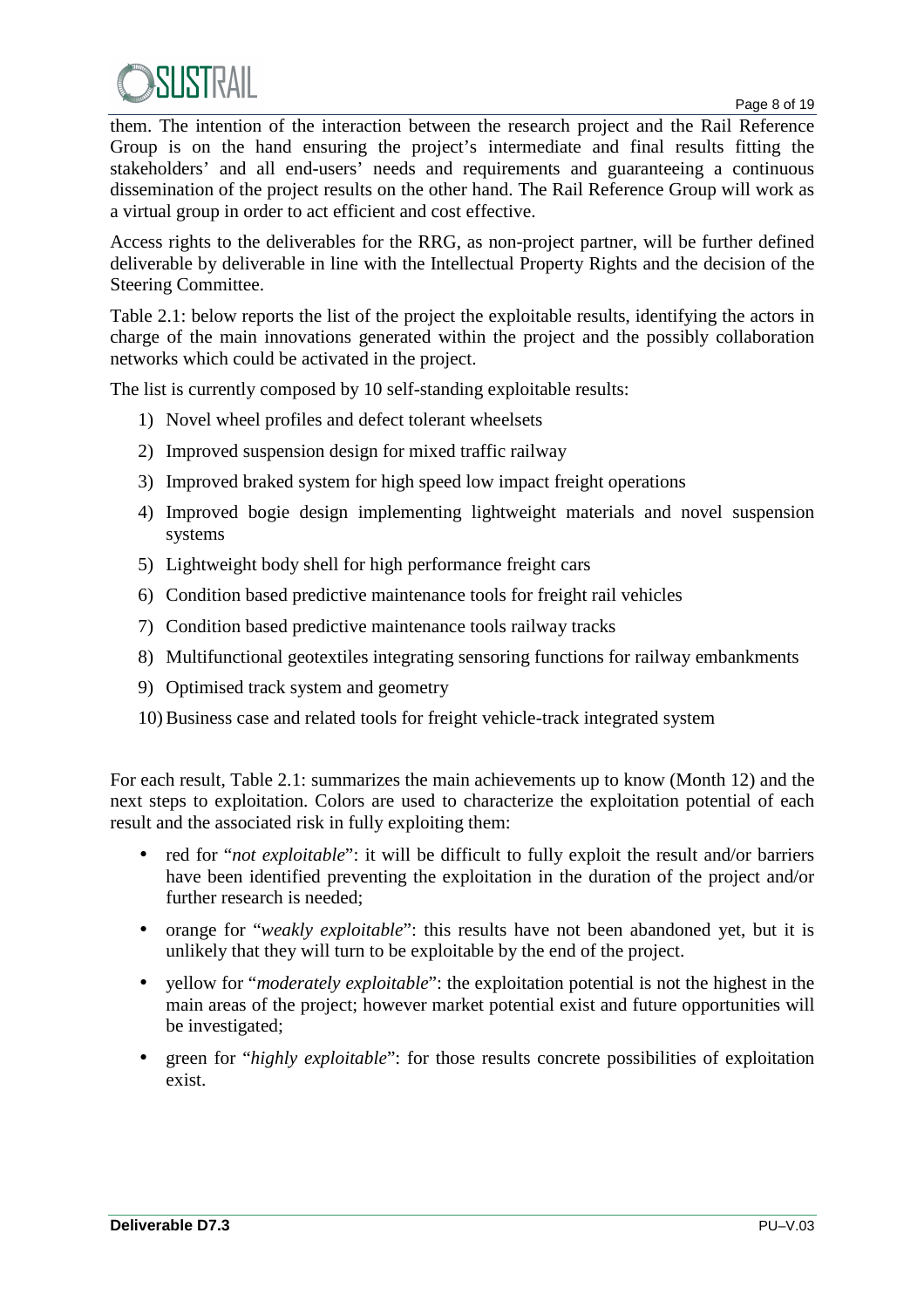

## **Table 2.1: Exploitable results**

| <b>Exploitable Results</b> |                                                                | Partners<br>Involved                            | Relevant<br><b>WPs</b>                          | Relevant<br>Deliverables                                                                                                                                                                                                                                                                                                                                                                                                                                                                                                                                                                                               | $\%$<br>Complete | Achievement<br>date | Exploitable<br><b>Result Manager</b> |  |  |
|----------------------------|----------------------------------------------------------------|-------------------------------------------------|-------------------------------------------------|------------------------------------------------------------------------------------------------------------------------------------------------------------------------------------------------------------------------------------------------------------------------------------------------------------------------------------------------------------------------------------------------------------------------------------------------------------------------------------------------------------------------------------------------------------------------------------------------------------------------|------------------|---------------------|--------------------------------------|--|--|
|                            |                                                                | <b>LUCCHINI</b><br><b>POLIMI</b><br><b>USED</b> | D3.1<br>TASK3.1<br>M30<br><b>LUCCHINI</b><br>5% |                                                                                                                                                                                                                                                                                                                                                                                                                                                                                                                                                                                                                        |                  |                     |                                      |  |  |
|                            | Novel wheel<br>profiles and<br>defect<br>tolerant<br>wheelsets |                                                 | of non destructive inspection methods).         | Intended Progress past current SOA: Recent developments in passenger vehicles have led to a new<br>generation of wheelsets (e.g. new wheel profiles such as the P12 'anti rolling contact fatigue<br>profile, now on trial in the UK). Much less effort has gone into freight vehicle wheelsets, although<br>there may be significant benefits from using the new developed technologies (optimised wheels,<br>axles and inspection methods). The development is intended related to increase freight vehicles<br>performances in terms of higher loads, higher speeds and with a higher level of safety (with the aim |                  |                     |                                      |  |  |
|                            |                                                                |                                                 | laboratory testing and share on IPR.            | Exploitation Plan: Protection of results, where possible, will be carried out by patenting by<br>LUCCHINI, with subsequent exploitation thought direct manufacturing and commercialisation or<br>licensing. LUCCHINI wants to make available the newest technology (even already implemented<br>with passenger vehicles) for the freight ones, increasing the reliability and the safety of the<br>wheelset even in this market range. The other academic partners will benefit of consultancy for                                                                                                                     |                  |                     |                                      |  |  |

| <b>Exploitable Results</b> |                                                                  | Partners<br>Involved                           | Relevant<br><b>WPs</b>                                                                                                                                                                                                                                                                                                                                                                                                                     | Relevant<br>Deliverables                                                                                                                                                                                                                                                                                                                                                                                                                                                                                                                                                                                                                                                                                                                                                                                                                                                                                                                                                                                      | $\%$<br>Complete | Achievement<br>date | Exploitable<br><b>Result Manager</b> |  |  |
|----------------------------|------------------------------------------------------------------|------------------------------------------------|--------------------------------------------------------------------------------------------------------------------------------------------------------------------------------------------------------------------------------------------------------------------------------------------------------------------------------------------------------------------------------------------------------------------------------------------|---------------------------------------------------------------------------------------------------------------------------------------------------------------------------------------------------------------------------------------------------------------------------------------------------------------------------------------------------------------------------------------------------------------------------------------------------------------------------------------------------------------------------------------------------------------------------------------------------------------------------------------------------------------------------------------------------------------------------------------------------------------------------------------------------------------------------------------------------------------------------------------------------------------------------------------------------------------------------------------------------------------|------------------|---------------------|--------------------------------------|--|--|
|                            |                                                                  | <b>SIRV</b><br><b>SPT</b><br>KTH<br><b>MMU</b> | TASK3.1<br>D3.1<br>7,5%<br>M30<br><b>SIRV</b><br>Intended Progress past current SOA: The demand for a high payload has resulted in vehicles with a                                                                                                                                                                                                                                                                                         |                                                                                                                                                                                                                                                                                                                                                                                                                                                                                                                                                                                                                                                                                                                                                                                                                                                                                                                                                                                                               |                  |                     |                                      |  |  |
| $\overline{2}$             | Improved<br>suspension<br>design for<br>mixed traffic<br>railway | investigated.                                  |                                                                                                                                                                                                                                                                                                                                                                                                                                            | very large difference between tare and laden mass and this creates significant challenges in<br>controlling the vehicle behaviour through a suspension which has to accommodate both states. In<br>addition the traditional freight vehicle suspension such as the Y25, common in Europe or the three<br>piece bogie, ubiquitous in all heavy haul operations worldwide, are manufactured under severe cost<br>constraints. The SUSTRAIL approach is towards the use of novel solutions for the critical<br>elements in the suspension. This implies the adoption of computer modelling for the optimization<br>of the suspension system which is aimed at on improvements of the suspension design by working<br>on the unsprung mass, or by correcting the stiffness and damping of the system or by lowering<br>primary yaw stiffness. In the case the aforementioned modification will not bring a significant<br>advantage, more radical solutions, such as working on active suspension systems will be |                  |                     |                                      |  |  |
|                            |                                                                  |                                                | Exploitation Plan: Protection of results where possible will be carried out by patenting by SIRV,<br>with subsequent exploitation thought direct manufacturing and commercialisation or licensing.<br>The academic partners KTH, MMU and SPT will benefit of consultancy for laboratory testing and<br>share on IPR, as they contribute from a research point of view on both the design and testing of the<br>improved suspension system. |                                                                                                                                                                                                                                                                                                                                                                                                                                                                                                                                                                                                                                                                                                                                                                                                                                                                                                                                                                                                               |                  |                     |                                      |  |  |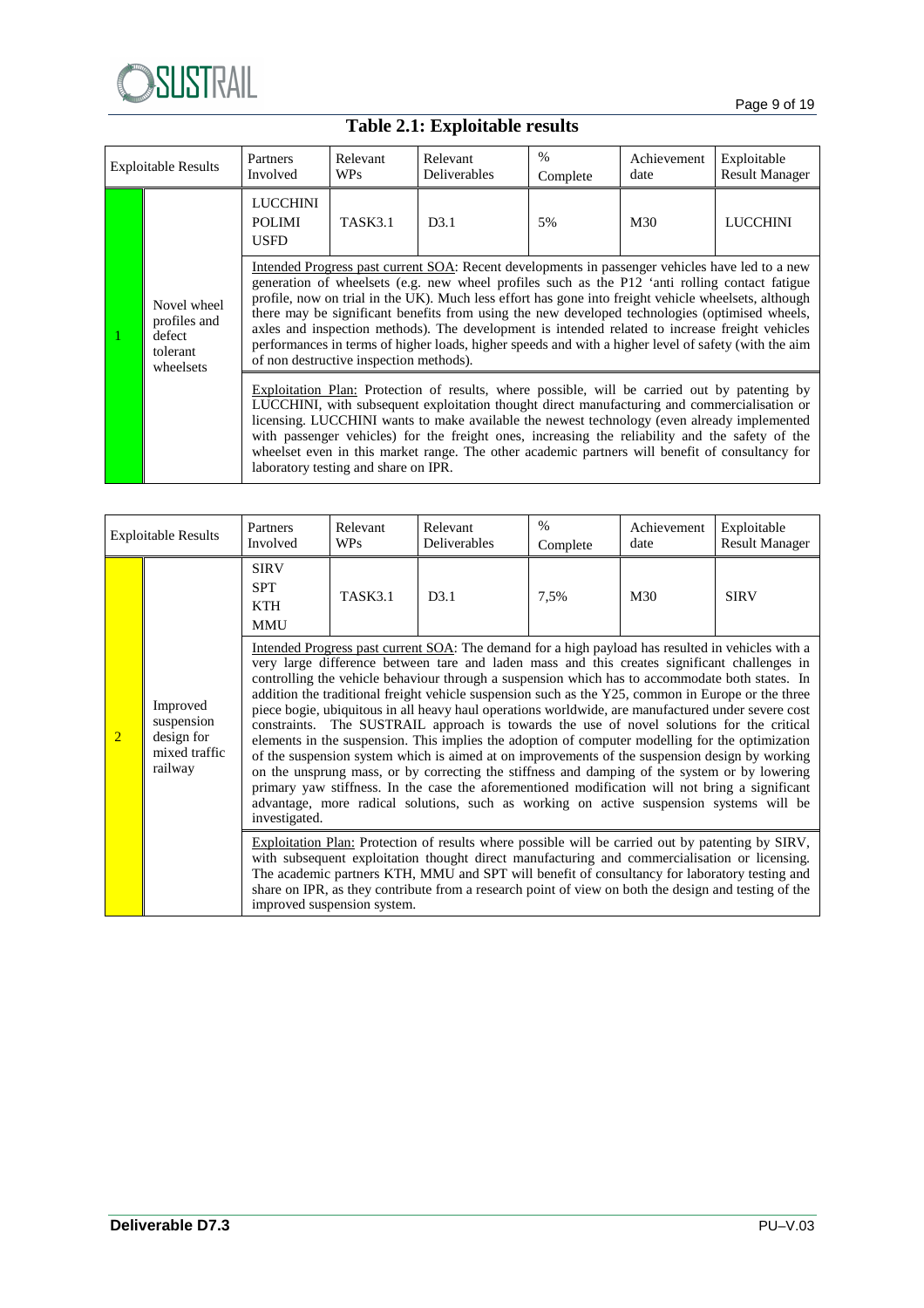

Page 10 of 19

| <b>Exploitable Results</b> |                                                                                       | Partners<br>Involved                                                                                                                                            | Relevant<br><b>WPs</b> | Relevant<br>Deliverables                                                                                                                                                                                                                                                                                                                                                                                                                                                                                                                                                                                                                                                                                                                                                                                                                                                                                                                                                                                                                                                                                                                                                                                                                                                                                                                                                                                                                                                                                                                                                                                                                                                                                                                                                                                                                                                                                                                                                                                                                                                                                                                                                                                                                                                                                                                                                                                                                                                                                                                                                                                                                                                                                                                                | %<br>Complete | Achievement<br>date | Exploitable<br><b>Result Manager</b> |
|----------------------------|---------------------------------------------------------------------------------------|-----------------------------------------------------------------------------------------------------------------------------------------------------------------|------------------------|---------------------------------------------------------------------------------------------------------------------------------------------------------------------------------------------------------------------------------------------------------------------------------------------------------------------------------------------------------------------------------------------------------------------------------------------------------------------------------------------------------------------------------------------------------------------------------------------------------------------------------------------------------------------------------------------------------------------------------------------------------------------------------------------------------------------------------------------------------------------------------------------------------------------------------------------------------------------------------------------------------------------------------------------------------------------------------------------------------------------------------------------------------------------------------------------------------------------------------------------------------------------------------------------------------------------------------------------------------------------------------------------------------------------------------------------------------------------------------------------------------------------------------------------------------------------------------------------------------------------------------------------------------------------------------------------------------------------------------------------------------------------------------------------------------------------------------------------------------------------------------------------------------------------------------------------------------------------------------------------------------------------------------------------------------------------------------------------------------------------------------------------------------------------------------------------------------------------------------------------------------------------------------------------------------------------------------------------------------------------------------------------------------------------------------------------------------------------------------------------------------------------------------------------------------------------------------------------------------------------------------------------------------------------------------------------------------------------------------------------------------|---------------|---------------------|--------------------------------------|
|                            |                                                                                       | <b>KES</b><br><b>LUCCHIN</b><br><b>POLIMI</b><br><b>TUB</b><br><b>SIRV</b>                                                                                      | TASK3.2                | D3.3                                                                                                                                                                                                                                                                                                                                                                                                                                                                                                                                                                                                                                                                                                                                                                                                                                                                                                                                                                                                                                                                                                                                                                                                                                                                                                                                                                                                                                                                                                                                                                                                                                                                                                                                                                                                                                                                                                                                                                                                                                                                                                                                                                                                                                                                                                                                                                                                                                                                                                                                                                                                                                                                                                                                                    | 10%           | M36                 | <b>KES</b>                           |
| 3                          | Improved<br>braked<br>system for<br>high speed<br>low impact<br>freight<br>operations | higher axle load<br>$\overline{\phantom{a}}$<br>increased speed<br>lower noise emission<br>$\frac{1}{2}$<br>functions.<br>box monitoring.<br>desired recipient. |                        | Intended Progress past current SOA: Braking activities have become increasingly complex, both in<br>the field of passenger cars and freight cars. This leads to increased requirements with regard to the<br>brake systems applied. The existing pneumatic and electro pneumatic brake systems which have<br>been in operation for years have stood the test, but have scarcely been modified in the past decades<br>despite the rapid development of technical opportunities. Therefore, the disadvantages of the<br>mentioned systems have not been removed so far despite technical innovations and increased safety<br>has not been taken into consideration. By the future-oriented and innovative brake and monitoring<br>system for SUSTRAIL wagon the persisting problems and imperfections of the present brake<br>systems should be solved and the new technical opportunities should be taken into account.<br>The requirements which are to be fulfilled by innovative and future-oriented freight cars are:<br>lower LCC through intelligent overhaul and<br>universal application for different operation modes (S-traffic or SS-traffic)<br>The existing conventional brake systems for freight car cannot fulfil the requirements which an<br>innovative freight car has to comply with. Therefore, for SUSTRAIL an innovative, electronic<br>distributor valve will be designed which has the above advantages and includes extensive diagnosis<br>The innovative SUSTRAIL wagon will reach a higher sped than the existing freight cars. In order<br>to be able to achieve the brake distances at this speed, a disk brake will be used for SUSTRAIL.<br>The disk brake offers the big advantage that the wheel surface is not influenced by the brake and<br>thus the noise emission is reduced considerably. The new electronic distributor valve disposes of a<br>wheel-slide protection system which avoids the blocking of axles at low adhesion values.<br>An axle generator to generate sufficient energy for the electronic and for charging the backup<br>batteries during driving mode is designed to safeguard power supply.<br>The electronic distributor valve is prepared to enable a brake test before departure, thus reducing<br>the costs of train composition. Moreover, it offers the opportunity of electronic derailing and hot<br>The electronic distributor includes telematics which can transmit all important information to the<br>Exploitation Plan: Patenting is foreseen for the new developments of the braking system by KES.<br>Licensing will be considered by SIRV. TUB and POLIMI will benefit from consultancy activities<br>and requests for laboratory test for certification and validation. |               |                     |                                      |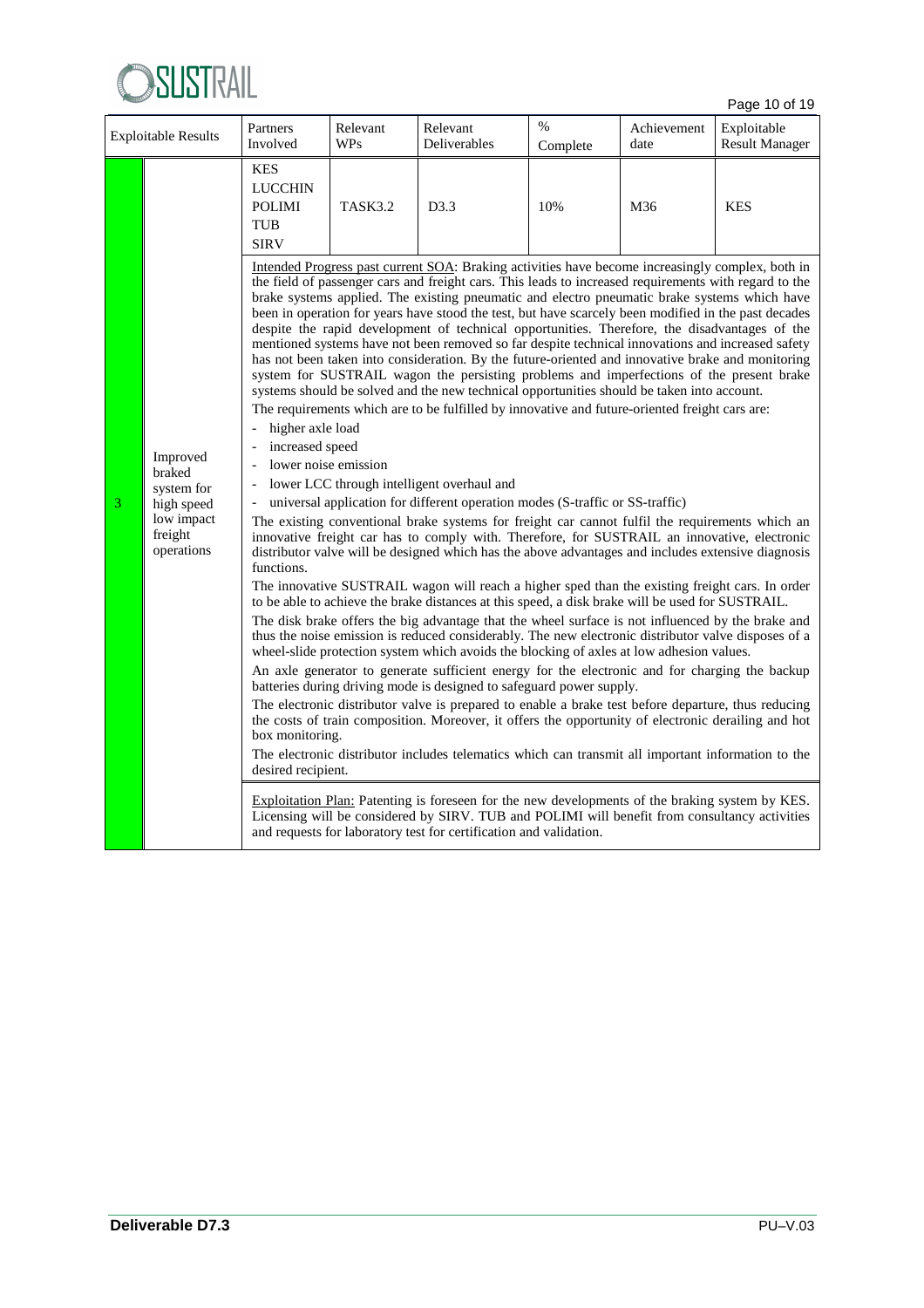

Page 11 of 19

|   | <b>Exploitable Results</b>                                           | Partners<br>Involved                     | Relevant<br><b>WPs</b> | Relevant<br>Deliverables                                                                                                                                                                                                                                                                                                                                                                                                                                                                                                                                                                                                                                                                                                                                                                                                                                                                                                                                                                                                                                                                                                                                                                                                                                                                                                                                                                                                                                                                                                            | $\%$<br>Complete | Achievement<br>date | Exploitable<br><b>Result Manager</b> |
|---|----------------------------------------------------------------------|------------------------------------------|------------------------|-------------------------------------------------------------------------------------------------------------------------------------------------------------------------------------------------------------------------------------------------------------------------------------------------------------------------------------------------------------------------------------------------------------------------------------------------------------------------------------------------------------------------------------------------------------------------------------------------------------------------------------------------------------------------------------------------------------------------------------------------------------------------------------------------------------------------------------------------------------------------------------------------------------------------------------------------------------------------------------------------------------------------------------------------------------------------------------------------------------------------------------------------------------------------------------------------------------------------------------------------------------------------------------------------------------------------------------------------------------------------------------------------------------------------------------------------------------------------------------------------------------------------------------|------------------|---------------------|--------------------------------------|
|   |                                                                      | <b>SIRV</b><br><b>MMU</b><br><b>UNEW</b> | <b>TASK3.3</b>         | D3.5, D3.7                                                                                                                                                                                                                                                                                                                                                                                                                                                                                                                                                                                                                                                                                                                                                                                                                                                                                                                                                                                                                                                                                                                                                                                                                                                                                                                                                                                                                                                                                                                          | 5%               | M42                 | <b>SIRV</b>                          |
| 4 | Improved<br>bogie design<br>implementing<br>lightweight<br>materials |                                          |                        | Intended Progress past current SOA: The first composite bogie developments were carried out at<br>end of 1970s by MBB for application on ICE1. HLD-E and HLD-L prototypes were put on track<br>under BPMZ car in 1986 and the prototypes ran almost 2 Million km (600 000 km at 200 kph).<br>Experiences were made on HLD-300 prototype bogie, with manufacturing in 1992 and testing on<br>roll-bench in 1993. Prototypes put on track under ICE car in 1993. New development was resumed<br>by ADTRANZ in 1997. In 2000, ALSTOM-Transport started a very innovative long-term research<br>project, named Composite Bogie, to introduce composite materials in the design of bogie.<br>SUSTRAIL approach is based on the use of lightweight materials and novel solutions for the<br>critical elements of the bogie for higher overall performance. This will be done by retrofitting the<br>conventional Y25 bogie, being the most common in European freight vehicles. The retrofitting<br>process will be achieved through structural adaptations and by the use of lightweight materials for<br>bogie subcomponents New materials for specific subcomponents, together with suspension<br>optimization and a disk based braking system for noise reduction.<br>Exploitation Plan: Patenting is foreseen from SIRV which will manufacture the novel (i.e.<br>optimized) bogie. The academic partners MMU and UNEW will benefit from consultancy and use<br>of the novel solutions for further research and training activities. |                  |                     |                                      |

|                                                         | <b>Exploitable Results</b> | Partners<br>Involved                                     | Relevant<br><b>WPs</b> | Relevant<br>Deliverables                                                                                                                                                                                                                                                                                                                                                                                                                                                                                                                                                                                                                                                                                                                                                                                                                                                                                                                                                            | $\%$<br>Complete | Achievement<br>date | Exploitable<br><b>Result Manager</b> |
|---------------------------------------------------------|----------------------------|----------------------------------------------------------|------------------------|-------------------------------------------------------------------------------------------------------------------------------------------------------------------------------------------------------------------------------------------------------------------------------------------------------------------------------------------------------------------------------------------------------------------------------------------------------------------------------------------------------------------------------------------------------------------------------------------------------------------------------------------------------------------------------------------------------------------------------------------------------------------------------------------------------------------------------------------------------------------------------------------------------------------------------------------------------------------------------------|------------------|---------------------|--------------------------------------|
| Lightweight<br>5<br>high<br>performance<br>freight cars |                            | <b>SIRV</b><br><b>UNEW</b><br><b>TRAIN</b><br><b>MMU</b> | TASK3.3                | D <sub>3</sub> .4, D <sub>3.7</sub>                                                                                                                                                                                                                                                                                                                                                                                                                                                                                                                                                                                                                                                                                                                                                                                                                                                                                                                                                 | 5%               | M42                 | <b>SIRV</b>                          |
|                                                         | body shell for             |                                                          |                        | Intended Progress past current SOA: In the railway industry, steel and aluminium constructions<br>represent the state of the art for car body shells. For applications in which weight is a significant<br>factor, aluminium is currently the material of choice. Freight cars for heavy loads are generally<br>constructed using steel welded elements. Lighter materials for the carbody should be considered<br>when aiming for increased speed and increased performance of the freight vehicles. In Sustrail a<br>conventional and a futuristic option for the vehicle bodyshell are foreseen. The conventional is<br>aimed at the retrofitting of existing freight vehicles, such as ordinary open high sided vehicles by<br>making it lighter and more aerodynamic, while the futuristic option looks for a more advanced and<br>redesigned type of vehicle based on structural optimization by using composite materials and<br>modularity concepts for the wagon elements. |                  |                     |                                      |
|                                                         |                            | consultancy activities.                                  |                        | Exploitation Plan: Patenting will be considered by SIRV, UNEW and TRAIN. SIRV also will<br>benefit from direct manufacturing and commercialisation of the novel lightweight freight car.<br>MMU as academic partners will benefit of the improved vehicle bodyshell for further research and                                                                                                                                                                                                                                                                                                                                                                                                                                                                                                                                                                                                                                                                                        |                  |                     |                                      |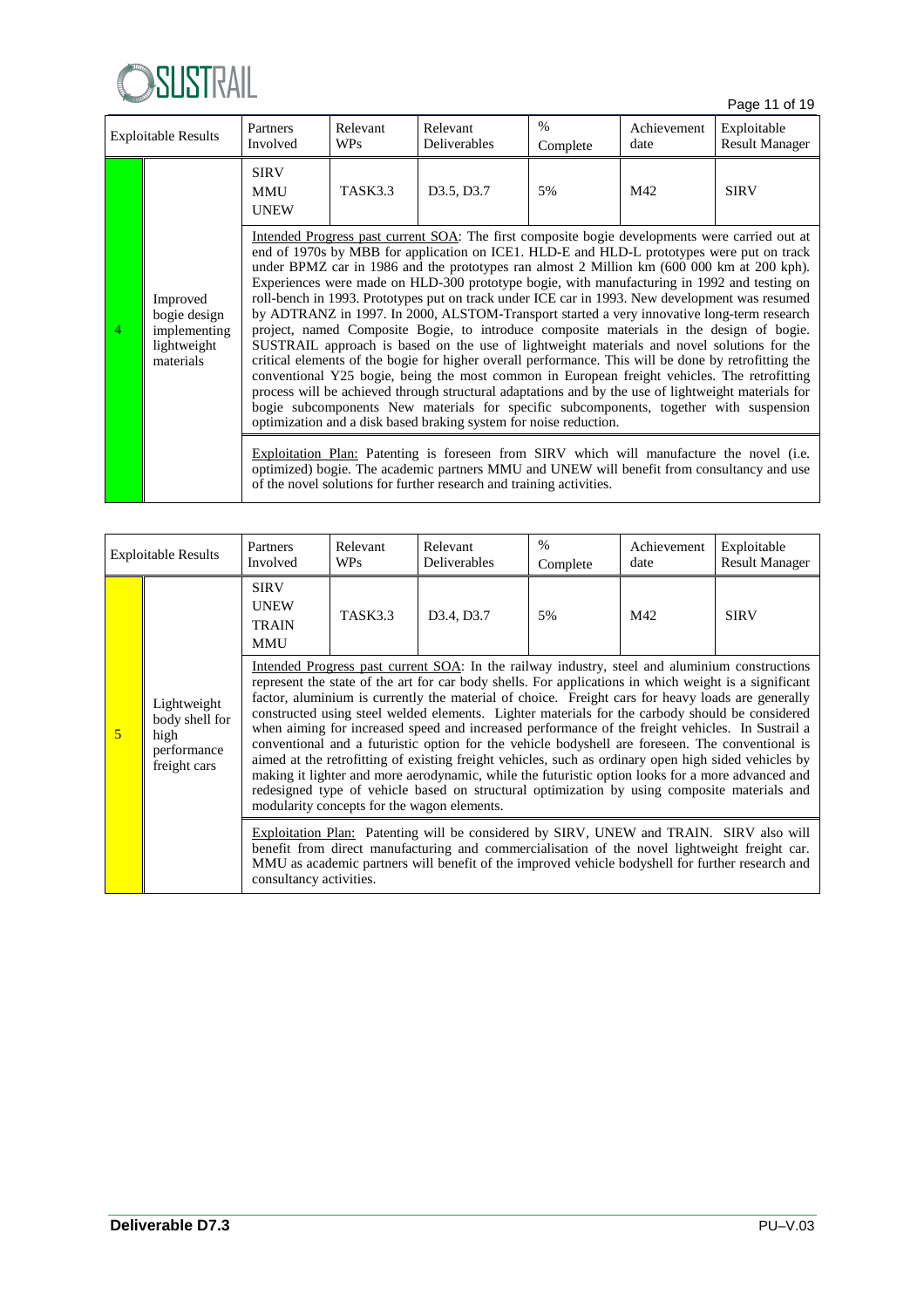

Page 12 of 19

| <b>Exploitable Results</b> |                                                                                          | Partners<br>Involved                                                                                                      | Relevant<br><b>WPs</b>                                                     | Relevant<br>Deliverables                                                                                                                                                                                                                                                                                                                                                                                                                                                                                                                                                                                                                                                                                                                                                                                                                                                                                                                                                                                                                                                                                                                                                                                                                                                                                                                                                                                                                                                                                                                                                                                                                                                                                                                                                                                                                                                                                                                                                                                                                                                                                                                                                                                                                                                                                                                                                                                                                                                                                                                                                                                                                                                                                                                                                                                                                                                                                                                                                                                                                                                                                                                                                                                                                                                                                                                                                                                                                                                                                 | $\%$<br>Complete | Achievement<br>date | Exploitable<br><b>Result Manager</b> |  |  |
|----------------------------|------------------------------------------------------------------------------------------|---------------------------------------------------------------------------------------------------------------------------|----------------------------------------------------------------------------|----------------------------------------------------------------------------------------------------------------------------------------------------------------------------------------------------------------------------------------------------------------------------------------------------------------------------------------------------------------------------------------------------------------------------------------------------------------------------------------------------------------------------------------------------------------------------------------------------------------------------------------------------------------------------------------------------------------------------------------------------------------------------------------------------------------------------------------------------------------------------------------------------------------------------------------------------------------------------------------------------------------------------------------------------------------------------------------------------------------------------------------------------------------------------------------------------------------------------------------------------------------------------------------------------------------------------------------------------------------------------------------------------------------------------------------------------------------------------------------------------------------------------------------------------------------------------------------------------------------------------------------------------------------------------------------------------------------------------------------------------------------------------------------------------------------------------------------------------------------------------------------------------------------------------------------------------------------------------------------------------------------------------------------------------------------------------------------------------------------------------------------------------------------------------------------------------------------------------------------------------------------------------------------------------------------------------------------------------------------------------------------------------------------------------------------------------------------------------------------------------------------------------------------------------------------------------------------------------------------------------------------------------------------------------------------------------------------------------------------------------------------------------------------------------------------------------------------------------------------------------------------------------------------------------------------------------------------------------------------------------------------------------------------------------------------------------------------------------------------------------------------------------------------------------------------------------------------------------------------------------------------------------------------------------------------------------------------------------------------------------------------------------------------------------------------------------------------------------------------------------------|------------------|---------------------|--------------------------------------|--|--|
|                            |                                                                                          | <b>MERMEC</b><br><b>TRAIN</b><br><b>TUB</b><br><b>UNEW</b><br><b>POLIMI</b><br><b>LUCCHINI</b>                            | <b>TASK 3.4</b><br>D3.6<br>30%<br>M36<br><b>MERMEC</b>                     |                                                                                                                                                                                                                                                                                                                                                                                                                                                                                                                                                                                                                                                                                                                                                                                                                                                                                                                                                                                                                                                                                                                                                                                                                                                                                                                                                                                                                                                                                                                                                                                                                                                                                                                                                                                                                                                                                                                                                                                                                                                                                                                                                                                                                                                                                                                                                                                                                                                                                                                                                                                                                                                                                                                                                                                                                                                                                                                                                                                                                                                                                                                                                                                                                                                                                                                                                                                                                                                                                                          |                  |                     |                                      |  |  |
| 6                          | Condition<br>based<br>predictive<br>maintenance<br>tools for<br>freight rail<br>vehicles | approach.<br>freight.<br>point of view).<br>components.<br>the existing line.<br>components.<br><b>Exploitation Plan:</b> | well as extended product life.<br>these systems with other wayside system. | Intended Progress past current SOA: The intention is to develop condition monitoring tools to<br>control the standard of the vehicles from the infrastructure point of view and monitoring tools to<br>control the condition of the infrastructure to avoid failures in the opposite direction, in a holistic<br>Cost effective rolling stock asset management is critical to the ongoing success of all railway<br>operations. Proper care and cure of rolling stock and condition monitoring of the interaction<br>between railway infrastructure and rolling stock can bring countless benefits, especially for freight<br>railway infrastructure. In fact, the rail vehicles are subject to innumerable elements and activities<br>that have a detrimental effect on its condition and potentially on the safety of passengers and<br>Today, as railways increase their capacity and speeds, it is more important than ever to be<br>completely aware of the state of vehicles fleet's condition to ensure the highest quality and safety<br>standards, as well as being able to maintain the costs as low as possible.<br>At this purpose, MERMEC is developing a new technology able to perform a thermal inspection of<br>the axle load. This technology is still under testing.<br>Moreover, MERMEC is especially pushing the development and testing of the Wheel Surface<br>Defect System, a wayside system based on vision technology to detect crack, flats and other kind<br>of defects present on the wheel and wheel tread in order to provide important information on the<br>wheel status. From this information is thus possible to understand, especially on freight vehicles,<br>what happens to the system track/rolling stock and how heavy loads can affect it (form a holistic<br>The Wheel Surface Defects is a real-time measurement system using a combination of lasers and<br>video cameras to automatically profile and inspect the wheel. Mounted wayside in the track area,<br>the system acquires images at high speed and with high accuracy of the wheels. System's analysis<br>and reporting software provides wheel performance trending and predictive identification of fault<br>Its robust, mechanical design guarantees continuous operation even in critical environments, as<br>The system can be easily installed on any type of rail based infrastructure, without modifications to<br>Minimal civil work translates to minimal track out-of-service.<br>All measurement units are enclosed in sealed and temperature controlled galvanized steel boxes.<br>Shock from passing trains is greatly reduced due to the system's installation on shock absorbing<br>From the MERMEC perspective, the proposed systems are currently under design and test phase<br>and their feasibility has already been proved.<br>MERMEC intends to propose both systems to the end users for diagnostic purposes and, actually,<br>some tests installation in France has already produced good results.<br>At the end of the design and testing process, MERMEC will start carrying out demonstrative<br>measurement campaigns and will propose these systems in conferences.<br>MERMEC also thinks it will be possible to work together third party supplier for the integration of<br>Moreover, patenting will be considered by the involved partners as well as consulting activities and<br>presentation of the innovative technologies at exhibitions and conferences. |                  |                     |                                      |  |  |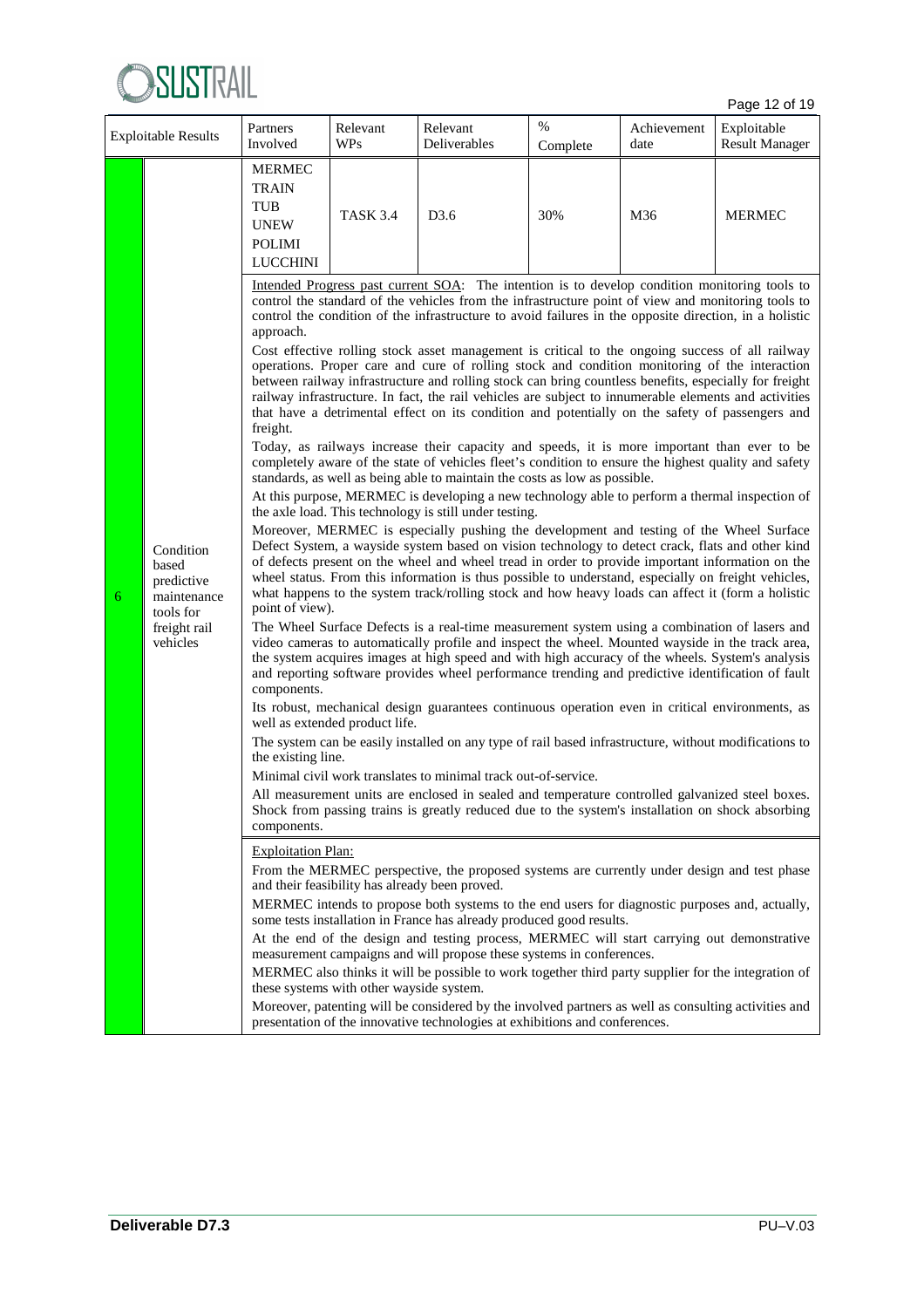

Page 13 of 19

| <b>Exploitable Results</b> |                                                          | Partners<br>Involved                                                                                                                                                                                                                                                                                                                                      | Relevant<br><b>WPs</b> | Relevant<br>Deliverables                                                                                                                                                                                                                                                                                                                                                                                                                                                                                                                                                                                                                                                                                                                                                                                                                                                                                                                                                                                                                                                                                                                                                                                                                                                                                                                                                                                                             | $\%$<br>Complete | Achievement<br>date | Exploitable<br><b>Result Manager</b> |
|----------------------------|----------------------------------------------------------|-----------------------------------------------------------------------------------------------------------------------------------------------------------------------------------------------------------------------------------------------------------------------------------------------------------------------------------------------------------|------------------------|--------------------------------------------------------------------------------------------------------------------------------------------------------------------------------------------------------------------------------------------------------------------------------------------------------------------------------------------------------------------------------------------------------------------------------------------------------------------------------------------------------------------------------------------------------------------------------------------------------------------------------------------------------------------------------------------------------------------------------------------------------------------------------------------------------------------------------------------------------------------------------------------------------------------------------------------------------------------------------------------------------------------------------------------------------------------------------------------------------------------------------------------------------------------------------------------------------------------------------------------------------------------------------------------------------------------------------------------------------------------------------------------------------------------------------------|------------------|---------------------|--------------------------------------|
|                            | Condition<br>based                                       | <b>NR</b><br><b>ADIF</b><br><b>NRIC</b><br><b>AFER</b><br><b>TATA</b><br><b>STEEL</b><br><b>KTH</b><br><b>LTU</b><br><b>MMU</b><br><b>POLIMI</b><br><b>TRAIN</b><br>DAMILL<br><b>MERMEC</b>                                                                                                                                                               | TASK4.1,<br>TASK4.5    | D <sub>4.1</sub> , D <sub>4.5</sub>                                                                                                                                                                                                                                                                                                                                                                                                                                                                                                                                                                                                                                                                                                                                                                                                                                                                                                                                                                                                                                                                                                                                                                                                                                                                                                                                                                                                  | 5%               | M42                 | <b>NR</b>                            |
| 7                          | predictive<br>maintenance<br>tools for<br>railway tracks |                                                                                                                                                                                                                                                                                                                                                           |                        | Intended Progress past current SOA: As for the previous result, the intention here is to develop<br>condition monitoring tools to control the standard of the vehicles from the infrastructure point of<br>view and monitoring tools to control the condition of the infrastructure to avoid failures in the<br>opposite direction, in a holistic approach. This will be done at a preliminary level by means of<br>analysis and scouting of the available technologies and solutions with particular attention paid to<br>NR, DAMILL and MERMEC proposed solutions for track monitoring and measurements of the<br>effects on the track due to unbalanced loads. Solutions where data are collected from track-based<br>load measurement systems as well as solutions were data are collected from the use of train-borne<br>measurement systems will be investigated. Subsequently after screening the current solutions, the<br>attention will be paid to the definition of constraints and boundaries (e.g., along the railway<br>distributed sensors, at fixed location punctual sensors) which make these solutions feasible or not<br>for the application in mixed railway lines. Finally, based on a reliability analysis, the most effective<br>solution among the ones proposed by project partners will be selected.<br>Exploitation Plan: Depending on the chosen solution, patenting will be considered by the involved |                  |                     |                                      |
|                            |                                                          | industrial partners, which will be looking for selling the new tool. The academic partners will look<br>for consulting and training activities, as well as for further research. NR, ADIF and NRIC as<br>infrastructure managers will benefit of the condition based maintenance tool as end user and will be<br>looking for offering it for consultancy. |                        |                                                                                                                                                                                                                                                                                                                                                                                                                                                                                                                                                                                                                                                                                                                                                                                                                                                                                                                                                                                                                                                                                                                                                                                                                                                                                                                                                                                                                                      |                  |                     |                                      |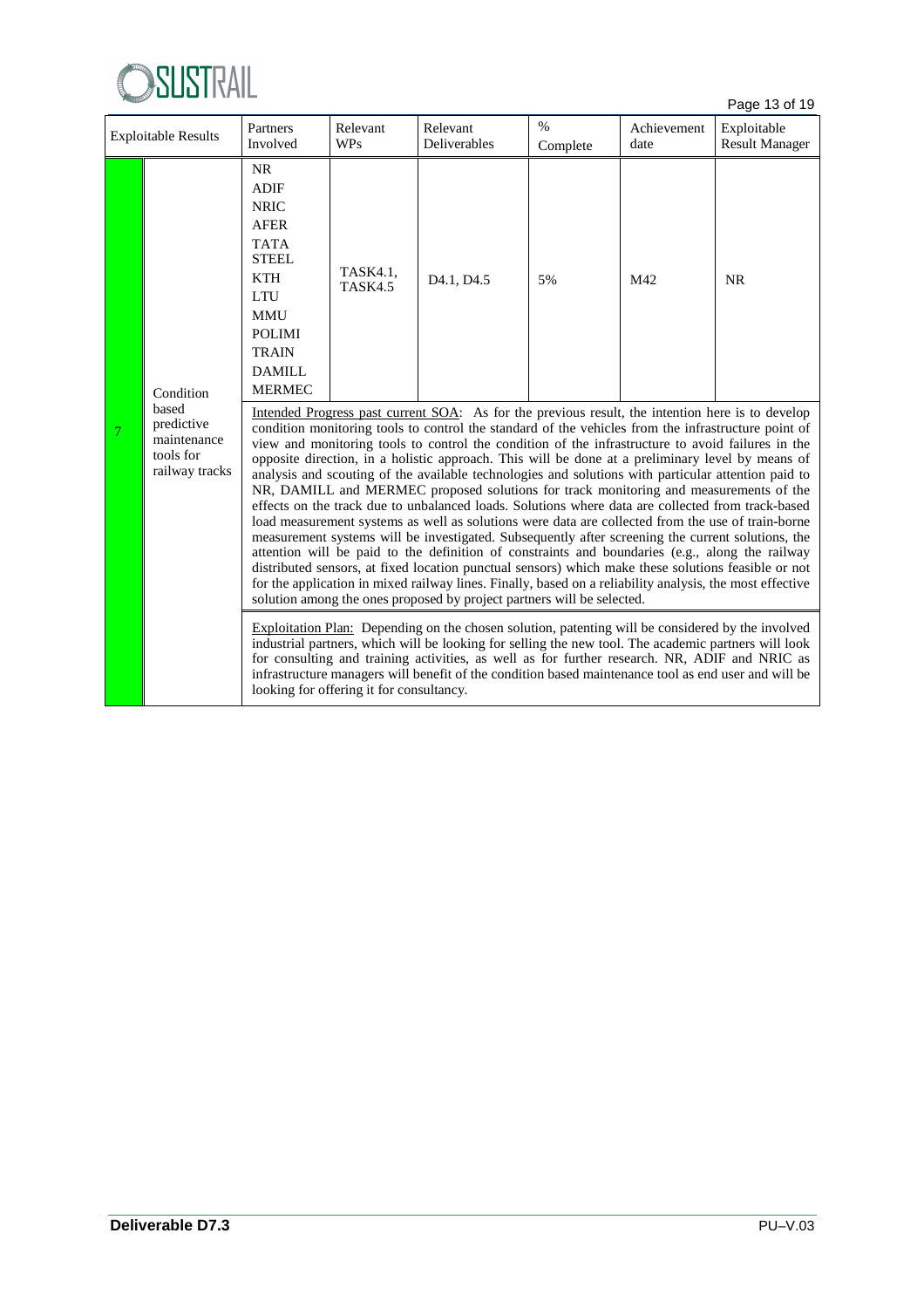

Page 14 of 19

| <b>Exploitable Results</b> |                                                               | Partners<br>Involved                                                                         | Relevant<br><b>WPs</b> | Relevant<br>Deliverables                                                                                                                                                                                                                                                                                                                                                                                                                                                                                                                                                                                                                                                                                                                                                                                                                                                                                                                                                                                                                                                                                                                                                                                                                                                                                                                                                                                                        | $\%$<br>Complete | Achievement<br>date | Exploitable<br><b>Result Manager</b> |
|----------------------------|---------------------------------------------------------------|----------------------------------------------------------------------------------------------|------------------------|---------------------------------------------------------------------------------------------------------------------------------------------------------------------------------------------------------------------------------------------------------------------------------------------------------------------------------------------------------------------------------------------------------------------------------------------------------------------------------------------------------------------------------------------------------------------------------------------------------------------------------------------------------------------------------------------------------------------------------------------------------------------------------------------------------------------------------------------------------------------------------------------------------------------------------------------------------------------------------------------------------------------------------------------------------------------------------------------------------------------------------------------------------------------------------------------------------------------------------------------------------------------------------------------------------------------------------------------------------------------------------------------------------------------------------|------------------|---------------------|--------------------------------------|
|                            |                                                               | <b>TRAIN</b><br>NR<br><b>ADIF</b><br><b>NRIC</b><br><b>LTU</b><br><b>UNEW</b><br><b>USFD</b> | <b>TASK4.2</b>         | D <sub>4.2</sub>                                                                                                                                                                                                                                                                                                                                                                                                                                                                                                                                                                                                                                                                                                                                                                                                                                                                                                                                                                                                                                                                                                                                                                                                                                                                                                                                                                                                                | 5%               | M42                 | <b>TRAIN</b>                         |
| 8                          | Multifunction<br>al geotextiles<br>for railway<br>embankments |                                                                                              |                        | Intended Progress past current SOA: Many different sensors are used in geotechnical applications,<br>for the measure of tilt, convergence, displacement, geographic position (GPS receivers), strain,<br>load, vibration, overburden, level, flow, creep, and force. Monitor geotechnical performance is<br>relevant for several reasons including indicate impending failure and provide a warning, reveal<br>unknowns and evaluate critical design assumptions, minimize damage to the running vehicles,<br>provide data to help select remedial methods to fix problems, satisfy regulators, and advance state-<br>of-knowledge. Generally however sensors are just able to provide the main function of monitoring<br>single parameters at one specific point. In addition geotextiles and geogrids are widely used in<br>earth constructions (for the stabilisation of rail ways), but their behaviour in service can be only<br>estimated indirectly from the behaviour of the overall structure, being direct measurement systems<br>not generally available. The integration of sensing technologies (e.g. monitoring capabilities) in<br>geotextiles structures (e.g. reinforcing/retrofitting capabilities) is the key factor for obtaining a<br>smart and multifunctional solution able to fix embankment reinforcing issues and to provide<br>condition monitoring of the railway track across kilometres of lines. |                  |                     |                                      |
|                            |                                                               |                                                                                              |                        | Exploitation Plan: Prototypes of sensor integrated geotextiles, where the sensor is integrated into<br>the textile (since the manufacturing stage) and protected from the surrounding fibres from external<br>actions are available for validation and testing. The sensors run straight along the main direction of<br>the textile and several sensors can be accommodated within the fabric width, depending on the<br>needed acquisition density. TRAIN is planning to establish cooperation with textile and sensor<br>partners to provide the sensor integrated geotextiles. TRAIN is aimed at provide consultancy<br>service related to data analysis and processing from sensors embedded geotextiles.                                                                                                                                                                                                                                                                                                                                                                                                                                                                                                                                                                                                                                                                                                                   |                  |                     |                                      |

| <b>Exploitable Results</b> |                              | Partners<br>Involved                                                                                                                                             | Relevant<br><b>WPs</b>    | Relevant<br><b>Deliverables</b>                                                | $\%$<br>Complete | Achievement<br>date                                                                                                                                                                                                                                                                                                                                                                                                                                                                                                                                                                                                                                                                                                                                                                                                                                                                                        | Exploitable<br><b>Result Manager</b> |  |  |
|----------------------------|------------------------------|------------------------------------------------------------------------------------------------------------------------------------------------------------------|---------------------------|--------------------------------------------------------------------------------|------------------|------------------------------------------------------------------------------------------------------------------------------------------------------------------------------------------------------------------------------------------------------------------------------------------------------------------------------------------------------------------------------------------------------------------------------------------------------------------------------------------------------------------------------------------------------------------------------------------------------------------------------------------------------------------------------------------------------------------------------------------------------------------------------------------------------------------------------------------------------------------------------------------------------------|--------------------------------------|--|--|
| 9                          | Optimised                    | <b>TATA</b><br><b>STEEL</b><br><b>TRAIN</b><br><b>NR</b><br><b>ADIF</b><br><b>NRIC</b><br><b>KTH</b><br><b>LTU</b><br><b>MMU</b><br><b>USFD</b><br><b>POLIMI</b> | TASK43                    | D <sub>4.3</sub>                                                               | 5%               | M42                                                                                                                                                                                                                                                                                                                                                                                                                                                                                                                                                                                                                                                                                                                                                                                                                                                                                                        | <b>TATA STEEL</b>                    |  |  |
|                            | track system<br>and geometry |                                                                                                                                                                  | analysed within SUSTRAIL. | partners look for providing testing and assistance to the industrial partners. |                  | Intended Progress past current SOA: the creation of optimized track related components has been<br>studied in the INNOTRACK WP3.1 which is setting the SoA. Two radically different trackforms<br>were considered; the first is the Baulfour Beatty Embedded Slab, which replaces the conventional<br>girder rail profile by a solid rail with a roughly rectangular section, resiliently embedded in a<br>concrete slab. The other concept is a two-layer trackform developed by TATA STEEL, which<br>consists of a stiff frame supported on a load-spreading platform. This means that the components<br>can be delivered to site pre-assembled. This former design is the one further developed and<br>Exploitation Plan: The industrial partners are active on patenting. TATA STEEL main exploitation<br>plan is related to the production of the novel track system for a wider market. The academic |                                      |  |  |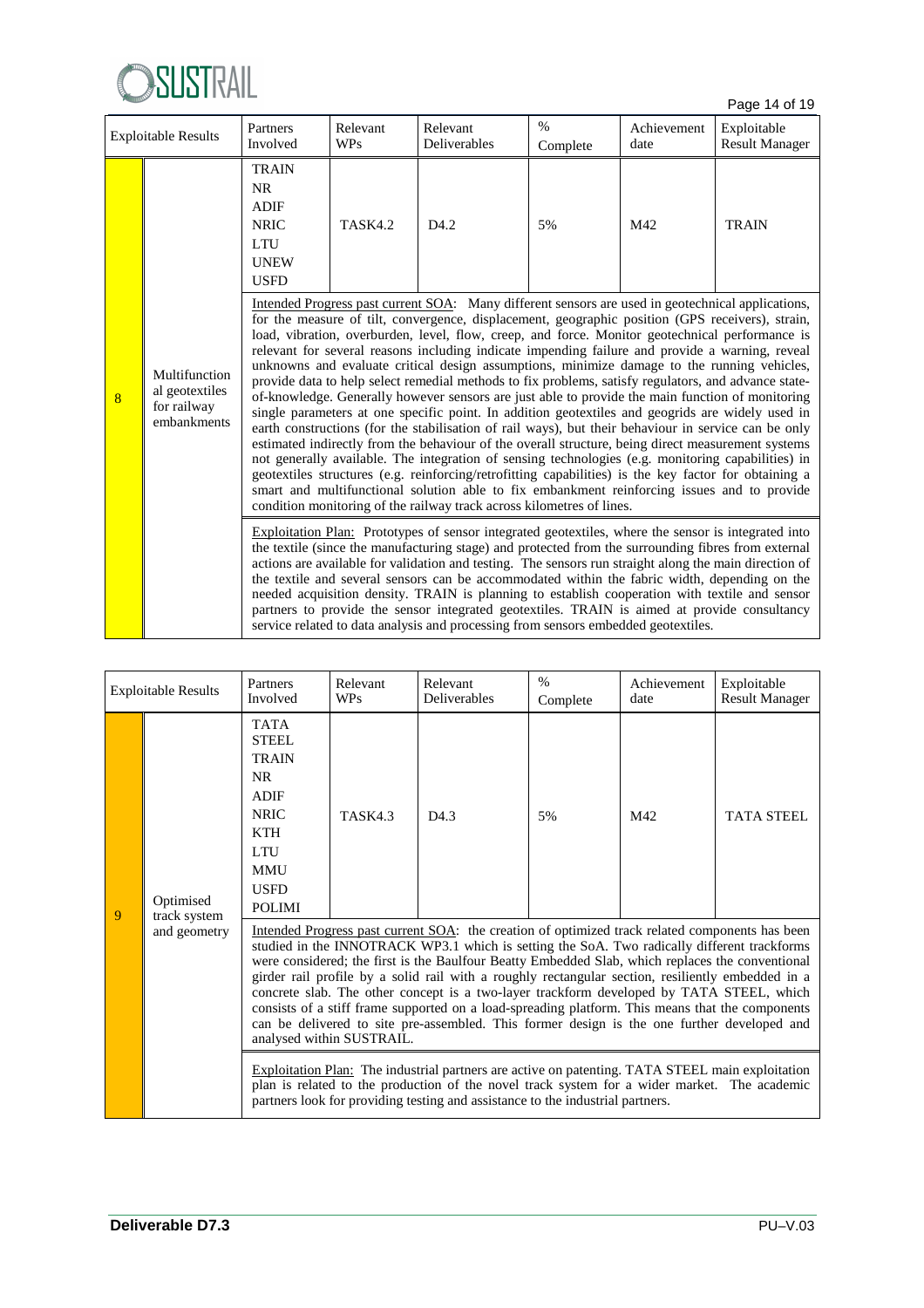

Page 15 of 19

| <b>Exploitable Results</b> |                                                      | Partners<br>Involved                                                                                                                                                                                                                                                                                                                                                                                                                                                | Relevant<br><b>WPs</b> | Relevant<br><b>Deliverables</b> | $\frac{0}{0}$<br>Complete | Achievement<br>date | Exploitable<br><b>Result Manager</b> |  |  |
|----------------------------|------------------------------------------------------|---------------------------------------------------------------------------------------------------------------------------------------------------------------------------------------------------------------------------------------------------------------------------------------------------------------------------------------------------------------------------------------------------------------------------------------------------------------------|------------------------|---------------------------------|---------------------------|---------------------|--------------------------------------|--|--|
| 10                         | Business case<br>and related<br>tools for<br>freight | <b>UNILEED</b><br>S<br>NR.<br><b>GCLAS</b><br><b>LTU</b><br><b>ECOPLAN</b><br><b>VTU</b><br><b>MARLO</b><br><b>UPM</b>                                                                                                                                                                                                                                                                                                                                              | WP <sub>5</sub>        | $D5.1-D5.7$                     | $\Omega$                  | M42                 | <b>UNILEEDS</b>                      |  |  |
|                            | vehicle-track<br>integrated<br>system                | Intended Progress past current SOA: bring together the LCC and RAMS analysis and benefit<br>analysis to determine an overall assessment of the innovations in vehicle design and in track<br>infrastructure. Provide recommendations on appropriate ways to implement proposed new<br>innovations including means to redistribute whole system savings and incentivise uptake via access<br>charges and how to phase the introduction of proposed new technologies. |                        |                                 |                           |                     |                                      |  |  |
|                            |                                                      | Exploitation Plan: development of tools to be exploited in consultancy services and<br>recommendations for policy purposes.                                                                                                                                                                                                                                                                                                                                         |                        |                                 |                           |                     |                                      |  |  |

The ways the above results will be secured can vary. However, at the current stage of the project (Month12), patenting is being considered by:

- LUCCHINI, as industrial partner, for result n°1 "Novel wheel profiles and defect tolerant wheelsets".
- MERMEC, as industrial monitoring partner, for result n°6 "Condition based predictive maintenance tools for freight rail vehicles".
- SIRV, as industrial vehicle manufacturer partners, for result n°2 "Improved suspension design for mixed traffic railway" and result n°4 "Improved bogie design implementing lightweight materials".
- KES, as industrial partner, for the improved breaking system developed under result n°3 "Improved braking system for high speed low impact freight operations".
- SIRV in junction with UNEW and TRAIN for result n°5 "Lightweight body shell for high performance freight cars".
- TATA STEEL, as industrial partner, for result n°9 "Optimised track system and geometry".

In a similar way, exploitation by consultancy is being considered by:

- TRAIN for result n°8 "Multifunctional geotextiles for railway embankments" with reference data processing and elaboration of data collected by the sensing units embedded into the geotextiles.
- NR, as infrastructure manager, for result n° "Condition based predictive maintenance tools for railway tracks", where licensing is a further credible option.
- UNILEEDS, as academic partner, for results n°10, "Business case and related tools for freight vehicle-track integrated system".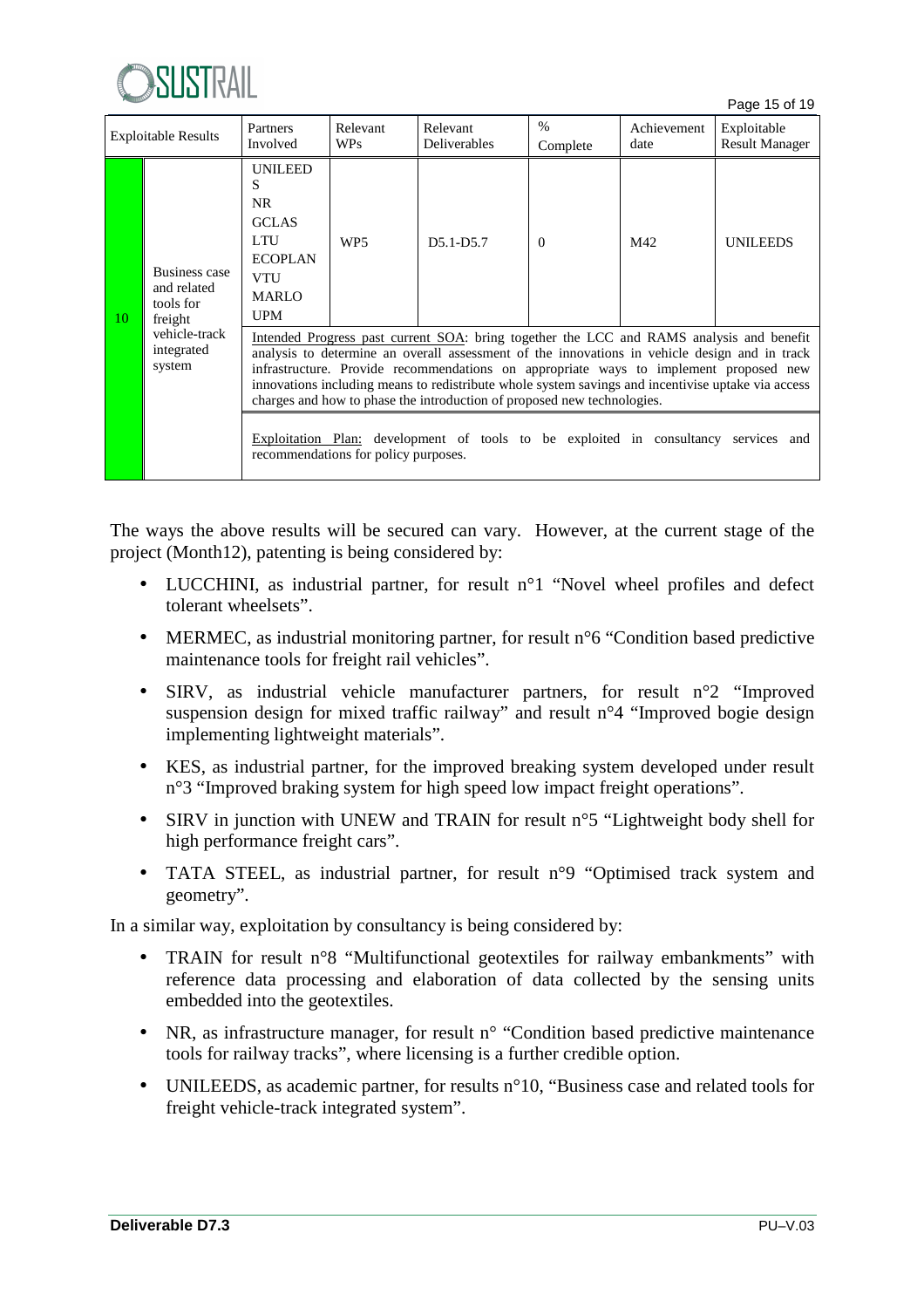With reference to the exploitable results, the project exploitation strategy is detailed in terms of access rights (e.g. background and foreground knowledge) in the Intellectual Property Rights (IPR) and exploitable structure table provided below.

Since most of the results will be developed in collaboration, co-ownership scenarios are foreseen for some of them.

To make things as simple as possible, letters have been used in the IPR table to describe the exploitation strategy partner by partner with reference to each result. The meaning of this letter comes as follows.

**B**: **IPRs on background Information**, excluding foreground information, brought to the project from existing knowledge, owned or controlled by project partners in the same or related fields of the work carried out in the research project. Only relevant information for the project can be considered background.

**F**: **IPRs on Foreground Information** including all kind of exploitable results generated by the project partners or  $3<sup>rd</sup>$  parties working for them in the implementation of the research project

Apart from background and foreground rights, 4 additional levels (**M**-**U**-**L**-**O**) can reflect the intention of the partners to exploit the results.

**M**: Intention of the partners to exploit the results by making them and selling them

**U**: Intention of the partners to exploit the results by using them internally (further research) or to make something else for sale;

**L**: Intention of the partners to exploit the results to license them to  $3<sup>rd</sup>$  parties;

**O**: Intention of the partners to exploit the results to provide services such as consultancy, training, etc.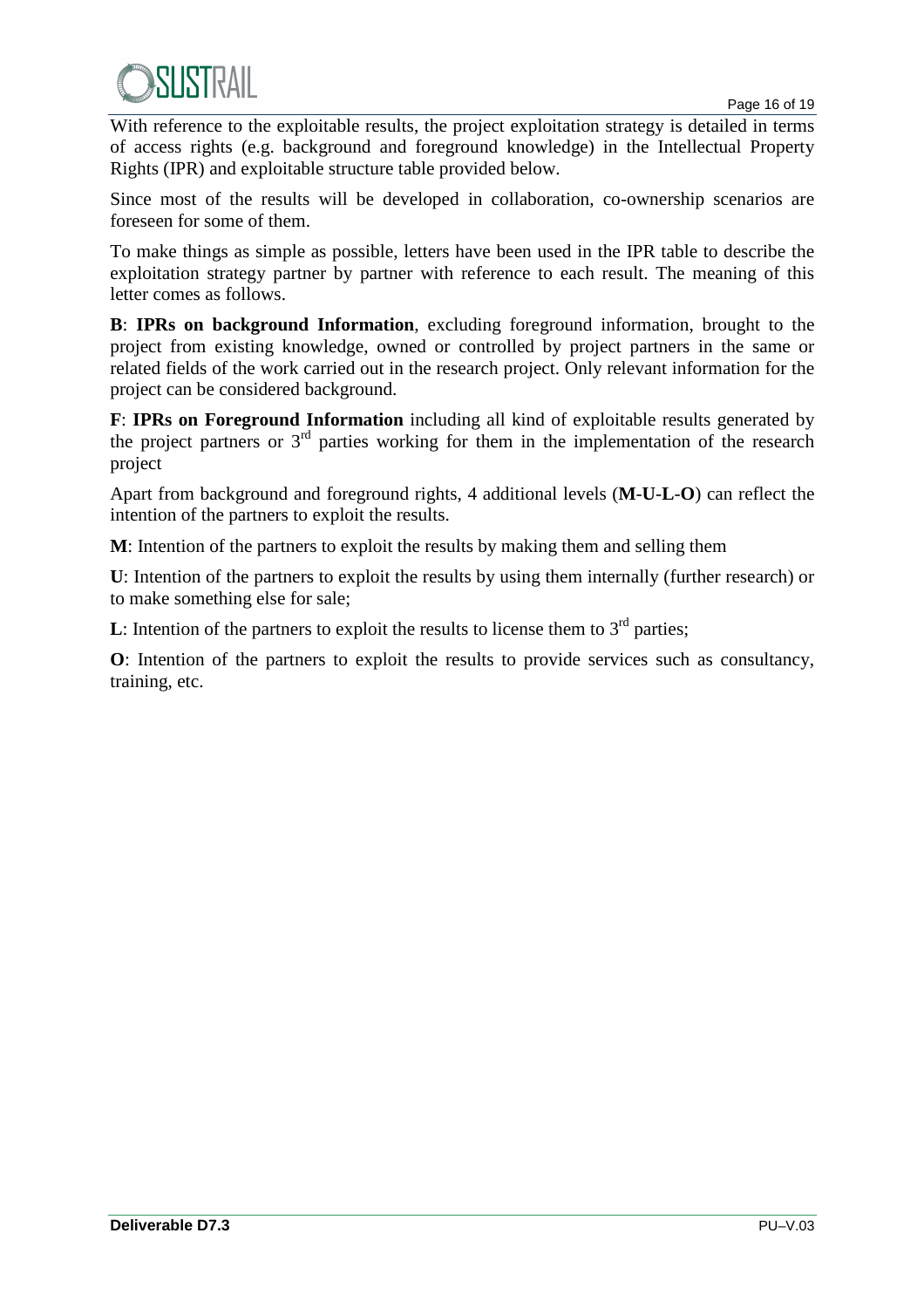



#### **Table 2.2: IPR and Exploitation Structure**

| Part.<br>$n^{\circ}$ | Part. Short<br><b>Name</b>  |                                          | Result $n^{\circ}$ / name                             |                                                  |                                                  |                                 |                                                                          |                                                                        |                                                                     |                                            |                                |
|----------------------|-----------------------------|------------------------------------------|-------------------------------------------------------|--------------------------------------------------|--------------------------------------------------|---------------------------------|--------------------------------------------------------------------------|------------------------------------------------------------------------|---------------------------------------------------------------------|--------------------------------------------|--------------------------------|
|                      |                             | 1                                        | $\boldsymbol{2}$                                      | $\mathbf{3}$                                     | $\overline{\mathbf{4}}$                          | $\overline{5}$                  | 6                                                                        | $\overline{7}$                                                         | 8                                                                   | 9                                          | 10                             |
|                      |                             | <b>Novel</b><br>Wheel<br><b>Profiles</b> | <b>Improved</b><br><b>Suspension</b><br><b>Design</b> | <b>Improved</b><br><b>Brake</b><br><b>System</b> | <b>Improved</b><br><b>Bogie</b><br><b>Design</b> | Lightweight<br><b>Bodyshell</b> | <b>Condition</b><br><b>Based Tools</b><br>for Freight<br><b>Vehicles</b> | <b>Condition</b><br><b>Based Tools</b><br>for Railway<br><b>Tracks</b> | <b>Multifunctional</b><br>geotextiles for<br>railway<br>embankments | Optimized<br><b>Track</b><br><b>System</b> | <b>Business</b><br><b>Case</b> |
|                      | <b>TRAIN</b>                |                                          |                                                       |                                                  |                                                  | B, F, O                         | B, O                                                                     | B, O                                                                   | B, F, L, O                                                          | B, F, L, O                                 |                                |
| $\sqrt{2}$           | NR                          |                                          |                                                       |                                                  |                                                  |                                 |                                                                          | B, U, L                                                                | B, U, L                                                             | B, U, O                                    | F, U, O                        |
| $\mathfrak{Z}$       | <b>NRIC</b>                 |                                          |                                                       |                                                  |                                                  |                                 |                                                                          | U                                                                      | $\mathbf U$                                                         | $\mathbf U$                                | U                              |
| $\overline{4}$       | <b>ADIF</b>                 |                                          |                                                       |                                                  |                                                  |                                 |                                                                          | B, U, L                                                                | B, U, L                                                             | B, U                                       | $\mathbf U$                    |
| $\sqrt{5}$           | <b>BDZEAD</b>               |                                          |                                                       |                                                  |                                                  |                                 |                                                                          |                                                                        |                                                                     |                                            |                                |
| 6                    | <b>LUCCHINI</b>             | B, F, M                                  |                                                       | U                                                |                                                  |                                 | $\mathbf U$                                                              |                                                                        |                                                                     |                                            |                                |
| $\,8\,$              | <b>MERMEC</b>               |                                          |                                                       |                                                  |                                                  |                                 | B, F, M                                                                  | B, F, M                                                                |                                                                     |                                            |                                |
| 9                    | <b>GCLAS</b>                |                                          |                                                       |                                                  |                                                  |                                 |                                                                          |                                                                        |                                                                     |                                            | B, F, M,<br>$\overline{O}$     |
| 10                   | <b>MARLO</b>                |                                          |                                                       |                                                  |                                                  |                                 |                                                                          |                                                                        |                                                                     |                                            | B, U, O                        |
| 11                   | AFER                        |                                          |                                                       |                                                  |                                                  |                                 |                                                                          | L, O                                                                   |                                                                     |                                            |                                |
| 12                   | <b>DAMILL</b>               |                                          |                                                       |                                                  |                                                  |                                 |                                                                          | <b>B</b> , F, U, O                                                     |                                                                     |                                            |                                |
| 13                   | <b>TATA</b><br><b>STEEL</b> |                                          |                                                       |                                                  |                                                  |                                 |                                                                          | B, O                                                                   |                                                                     | B, F, M, L                                 |                                |
| 14                   | <b>ECOPLAN</b>              |                                          |                                                       |                                                  |                                                  |                                 |                                                                          |                                                                        |                                                                     |                                            | B, U, O                        |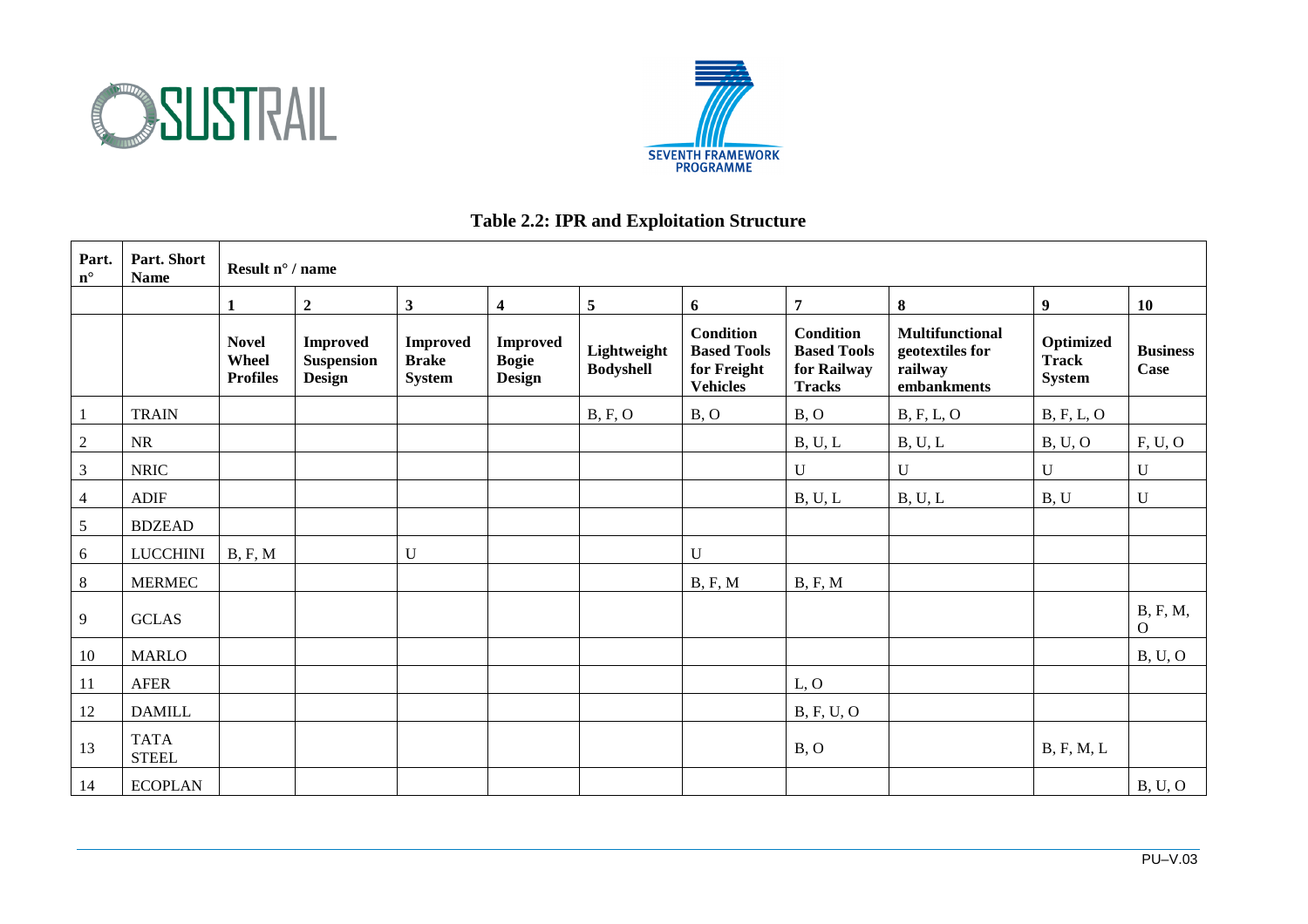

|    | $\mathbf{v} = \mathbf{v} \mathbf{v} \mathbf{v} \mathbf{v} \mathbf{v}$ |         | Page 2 of 19 |            |            |            |         |         |         |         |                  |  |
|----|-----------------------------------------------------------------------|---------|--------------|------------|------------|------------|---------|---------|---------|---------|------------------|--|
| 15 | <b>VTU</b>                                                            |         |              |            |            |            |         |         |         |         | B, O             |  |
| 16 | <b>UNEW</b>                                                           |         |              |            | B, F, U, O | B, F, U, O | B, U, O |         | B, F, O |         |                  |  |
| 17 | <b>LTU</b>                                                            |         |              |            |            |            |         | B, U, O | B, F, O | B, O    | B, O             |  |
| 18 | <b>MMU</b>                                                            |         | $\mathbf U$  |            | B, F, O    | U, O       |         | B, U, O |         | B, U, O |                  |  |
| 19 | TUB                                                                   |         |              | B, U, O    |            |            | U, O    |         |         |         |                  |  |
| 20 | <b>UNILEEDS</b>                                                       |         |              |            |            |            |         |         |         |         | B, F, M,<br>U, L |  |
| 21 | <b>USFD</b>                                                           | B, F, O |              |            |            |            |         |         | B, O    | B, O    |                  |  |
| 22 | <b>UPM</b>                                                            |         |              |            |            |            |         |         |         |         | B, O             |  |
| 23 | <b>KTH</b>                                                            |         | B, F, O      |            |            |            |         | B, U, O |         | B, O    |                  |  |
| 24 | <b>POLIMI</b>                                                         | B, F, O |              | B, U, O    |            |            | B, U, O | B, U, O |         | B, O    |                  |  |
| 25 | <b>SPT</b>                                                            |         | B, F, O      |            |            |            |         |         |         |         |                  |  |
| 26 | GTU                                                                   |         |              |            |            |            |         |         |         |         |                  |  |
| 27 | <b>UIC</b>                                                            |         |              |            |            |            |         |         |         |         |                  |  |
| 28 | <b>UNIFE</b>                                                          |         |              |            |            |            |         |         |         |         |                  |  |
| 29 | <b>SIRV</b>                                                           |         | B, F, M      | U, L       | B, F, M    | B, F, M    |         |         |         |         |                  |  |
| 30 | <b>KES</b>                                                            |         |              | B, F, M, L |            |            |         |         |         |         |                  |  |